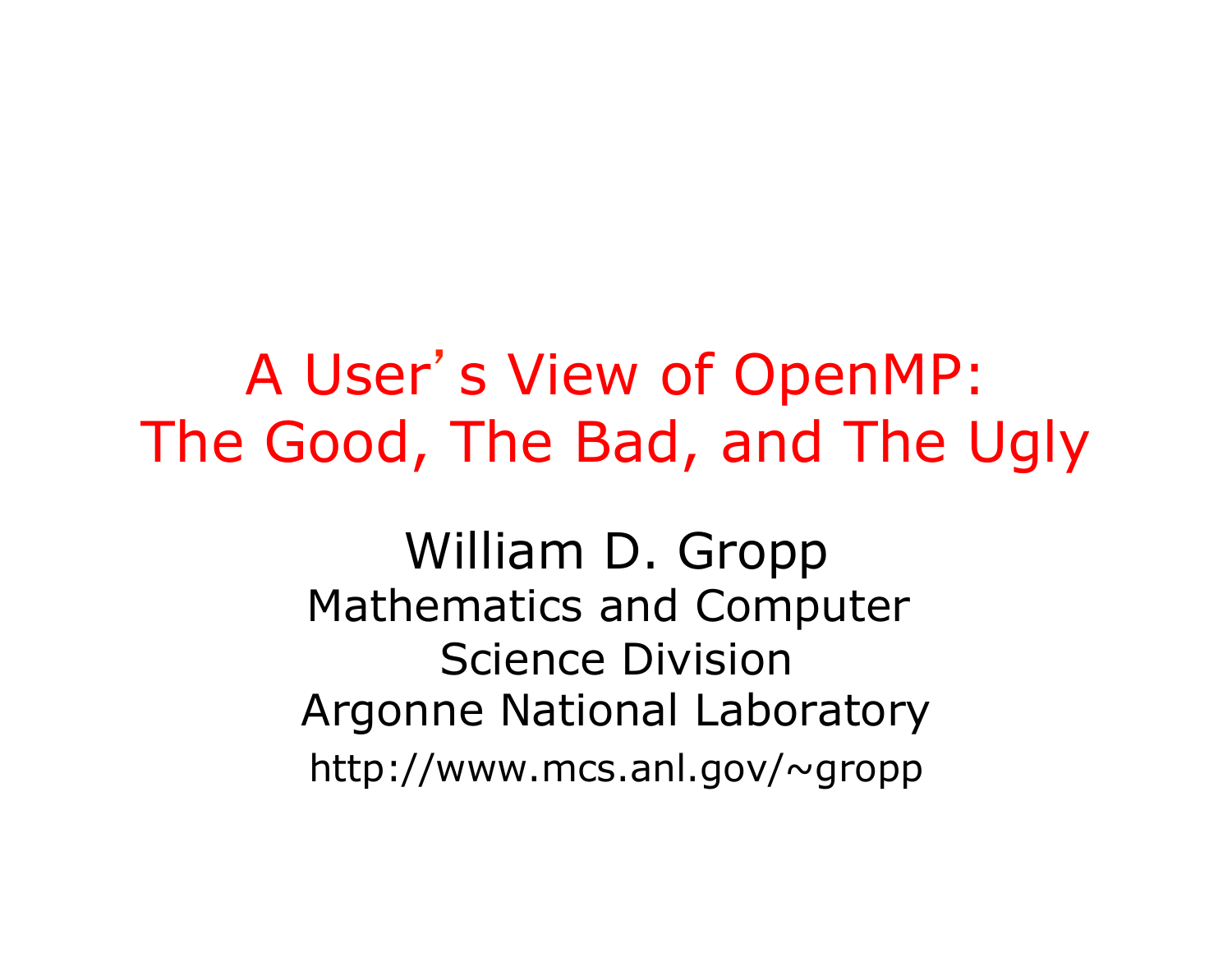### Collaborators

- Dinesh K. Kaushik MCS Division, Argonne National Laboratory & CS Department, Old Dominion University
- David E. Keyes Math. & Stat. Department, Old Dominion University & ISCR, Lawrence Livermore National Laboratory
- Barry F. Smith MCS Division, Argonne National Laboratory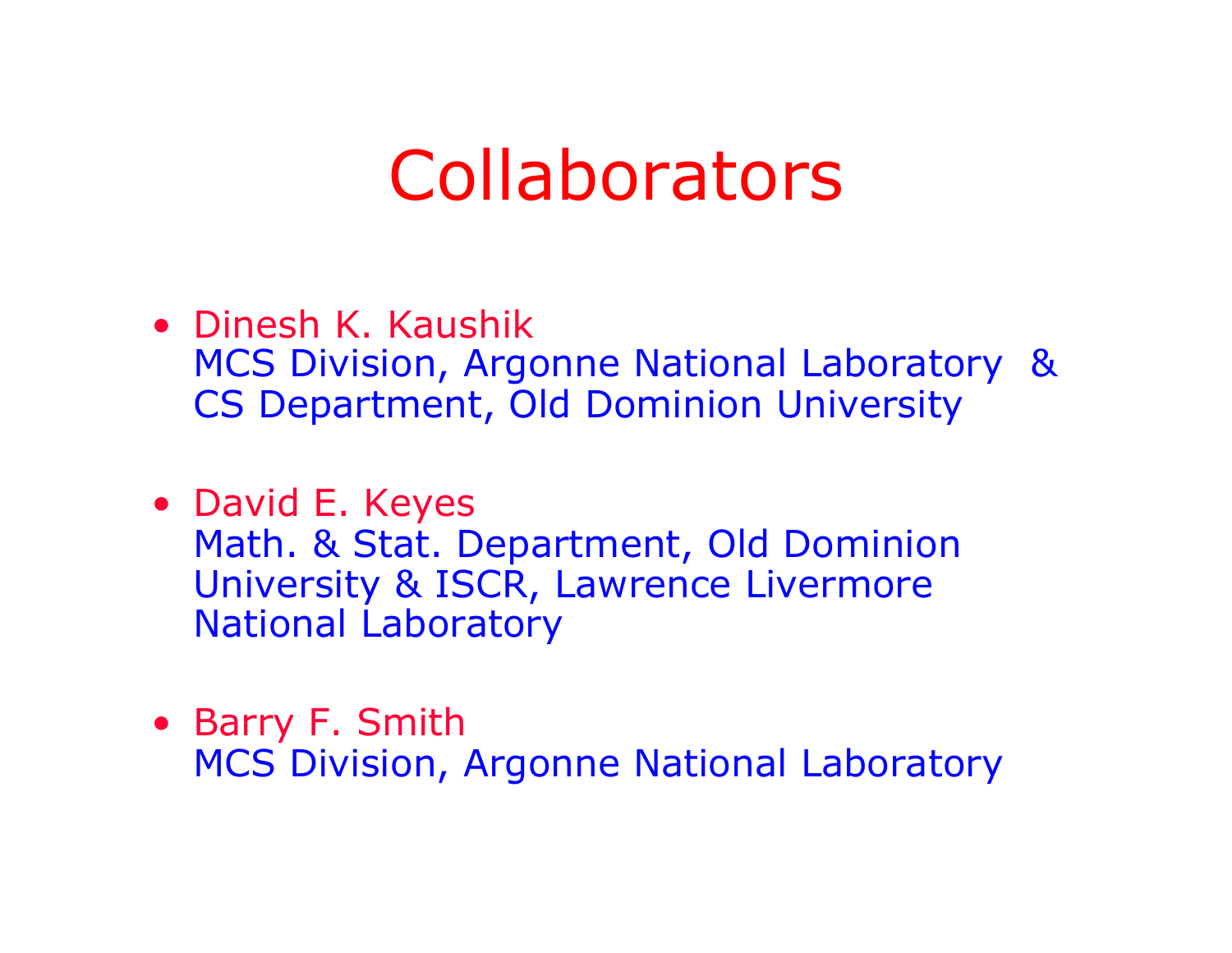# But First: MPI Fact and Fiction

- MPI requires buffering
	- ♦ False. MPI was specifically designed to avoid buffering
	- ♦ A few implementations need work (sometime in the OS)
- MPI requires  $n^2$  buffers for n processes
	- ♦ False, but most implementations need work
- MPI defined in the 80's
	- ♦ MPI Forum's first meeting was in January 1993
- MPI was derived from PVM
	- ♦ MPI emerged from a broad consensus of message-passing vendors, researchers, and users.
- MPI thread safety
	- ♦ MPI (the standard) was designed to *allow* thread-safe implementations but not require them (performance tradeoffs)
	- ♦ MPI\_Init\_thread (MPI-2) allows an application to request and discover the level of thread safety (4 levels defined)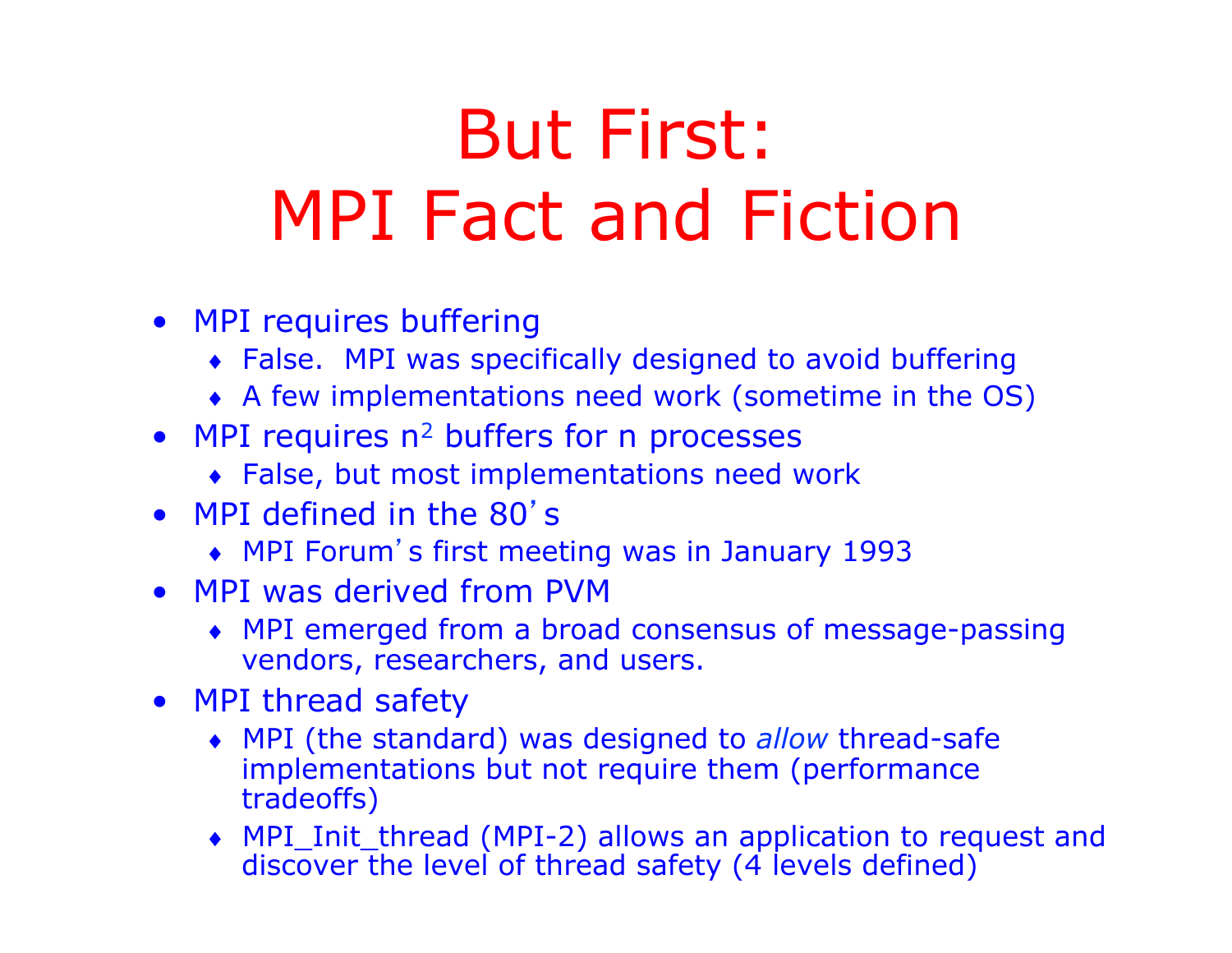## **Outline**

- The Good
	- ♦ Successful use of incremental parallelism
	- ♦ (Relatively) easy realization of better algorithms
- The Not so Good
	- ♦ Limitations in OpenMP impacted code
	- OpenMP version 2 fixes some (Thanks!)
- The Bad
	- ♦ Lack of effective support for modularity and libraries
	- ♦ Incorrect programs (that run) are too easy to write
- The Ugly
	- ♦ Implementation Issues
	- ♦ Mixed C and Fortran applications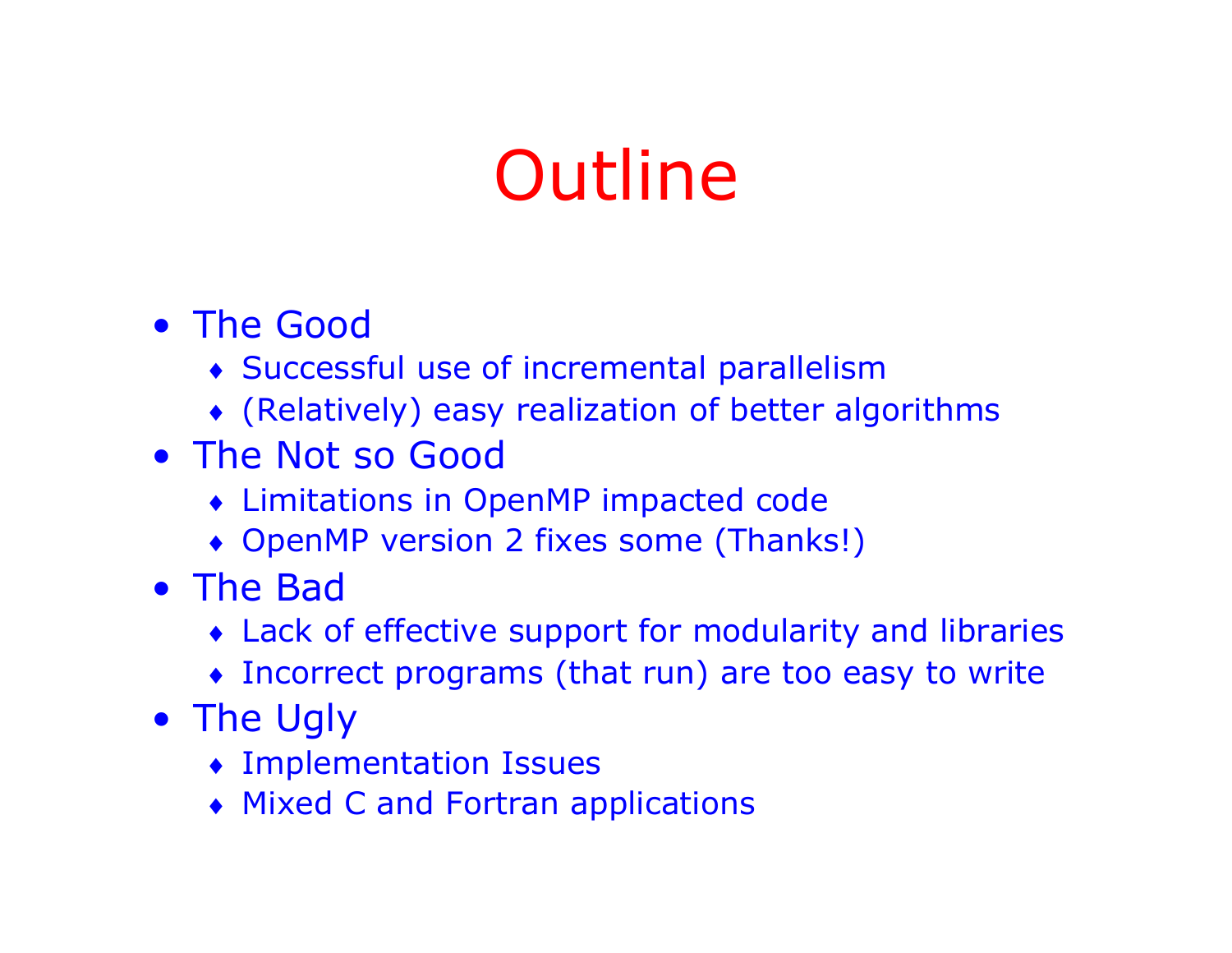### What We've Done

- Fun3d-PETSc (1999 Gordon Bell winner)
- Tetrahedral vertex-centered unstructured grid code developed by W. K. Anderson (NASA LaRC) for steady compressible and incompressible Euler and Navier-Stokes equations (with one-equation turbulence modeling)
- Used in airplane, automobile, and submarine applications for analysis and design
- Standard discretization is 2nd-order Roe for convection and Galerkin for diffusion
- Original code used Newton-Krylov solver with global point-block-ILU preconditioning
- Parallel version uses Newton-Krylov-Schwarz, with domain-induced point-block ILU preconditioning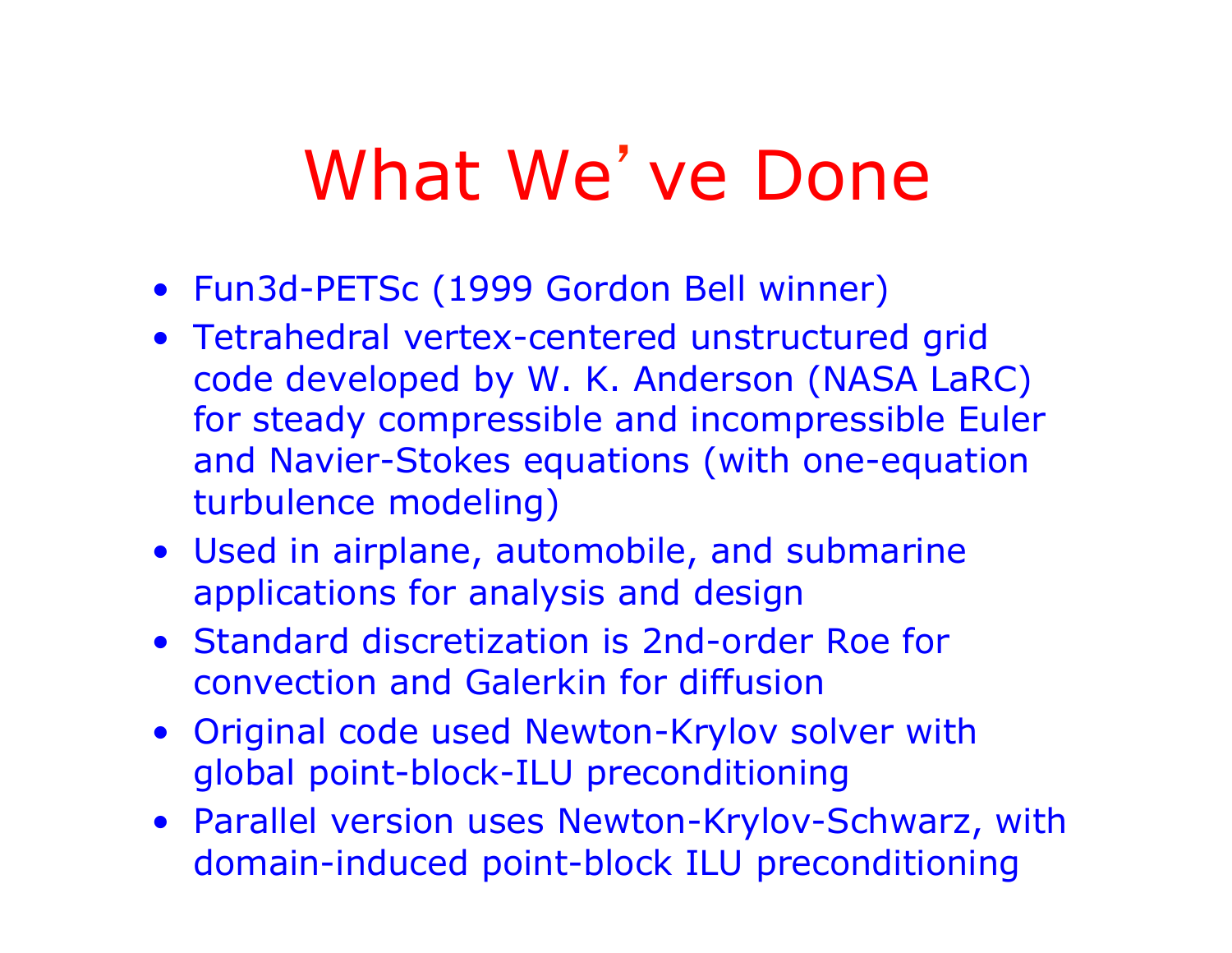### Fun3d Performance

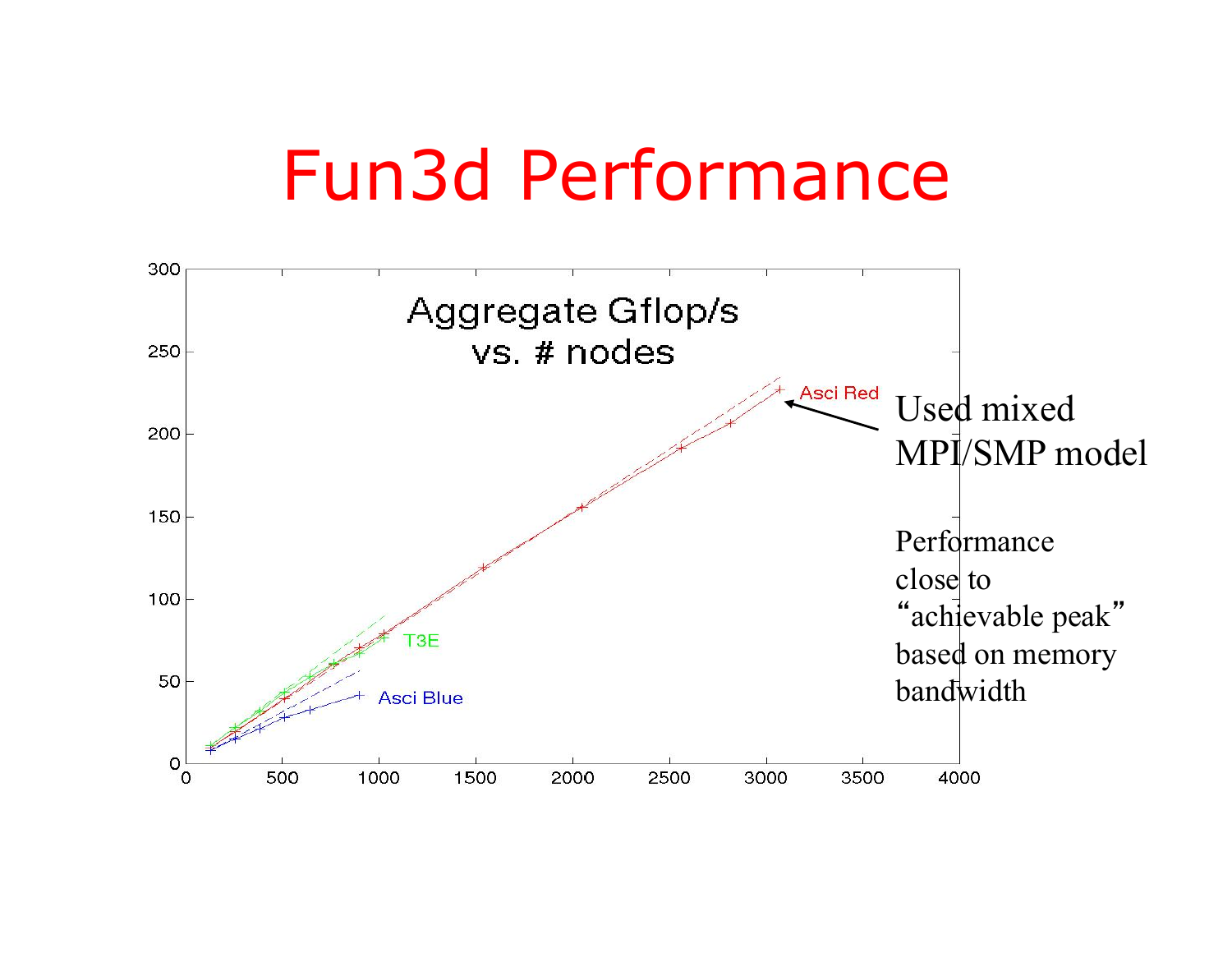# Primary PDE Solution Kernels

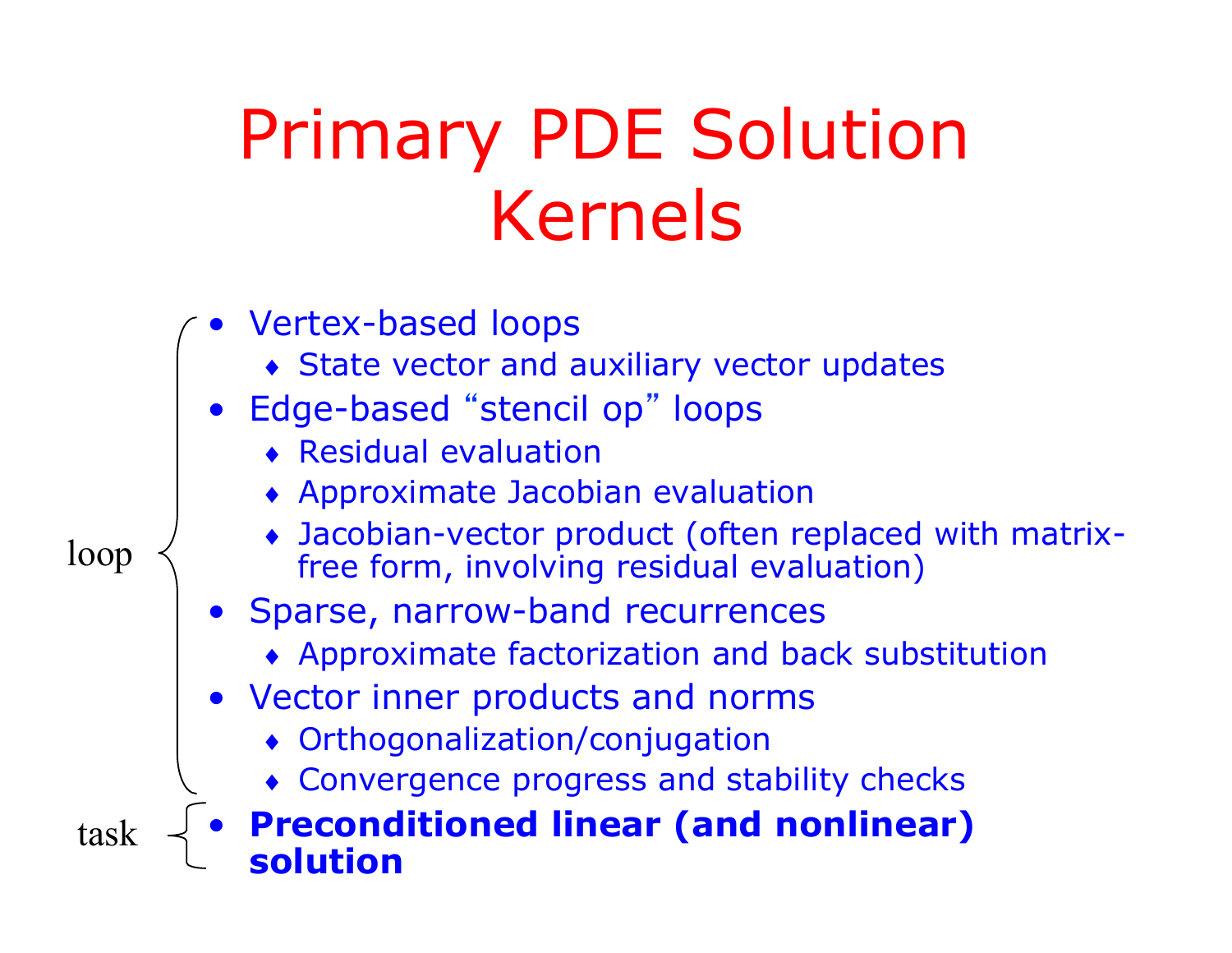#### Multi-level Numerical Methods

#### • Domain Decomposition Preconditioner

- ♦ Efficient method *independent* of parallelism
- ♦ Multilevel method is a good match to multilevel memory hierarchy without sacrificing convergence rate



Leads to an efficient algorithm for solving nonlinear PDEs: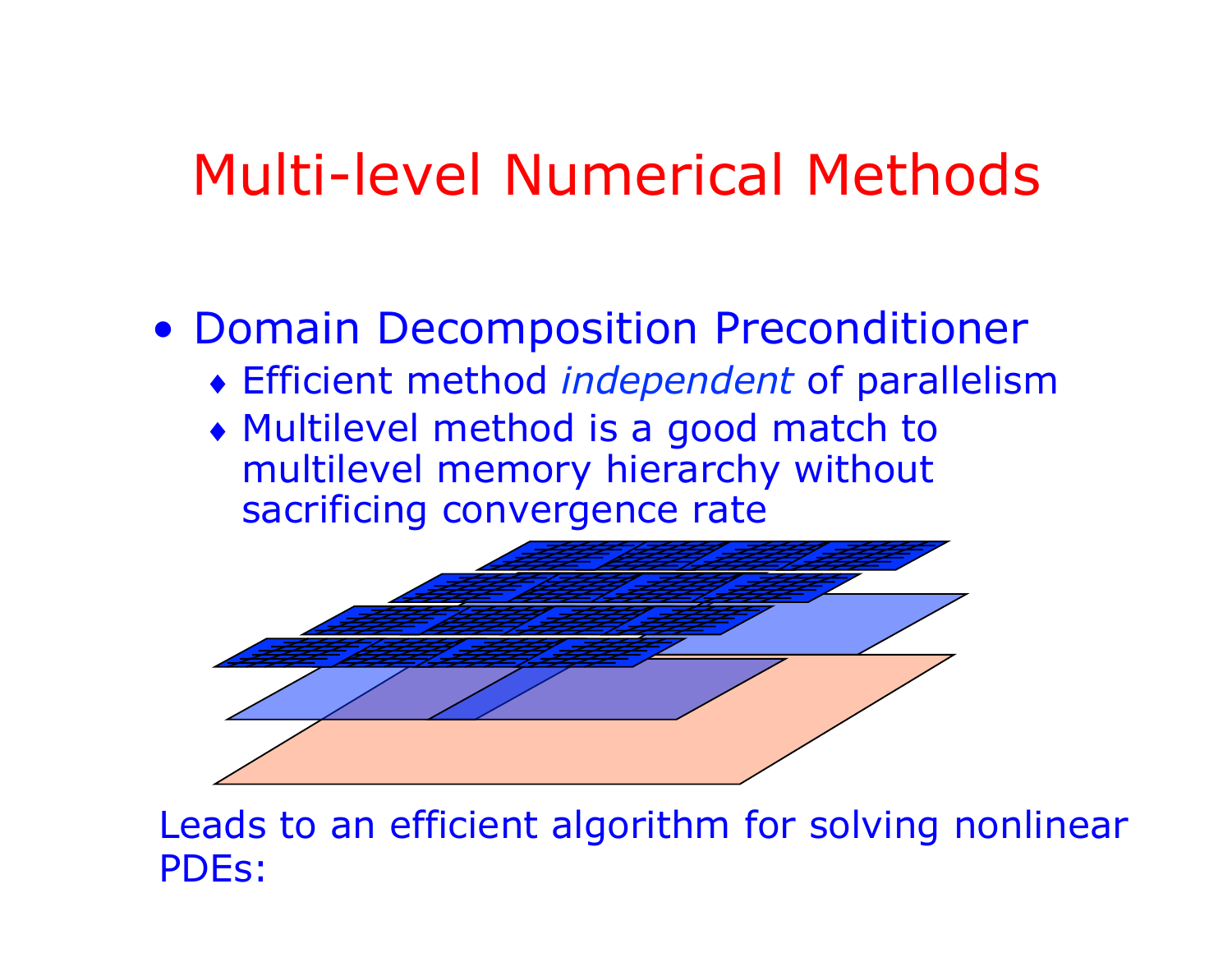#### Time-Implicit Newton-Krylov-Schwarz Method

for  $(l = 0; l < n$  time;  $l++$ ) {  $# n$  time ~ 50 select time step for  $(k = 0; k < n$  Newton;  $k++$ ) {  $\# n$  Newton ~ 1 **compute nonlinear residual and Jacobian** for  $(j = 0; j < n$  Krylov;  $j++$ ) {  $\# n$  Krylov ~ 50 forall ( $i = 0$ ;  $i < n$  Precon ;  $i++$ ) { **solve subdomain problems concurrently**  } // End of loop over subdomains **perform Jacobian-vector product**  enforce Krylov basis conditions update optimal coefficients check linear convergence } // End of linear solver **perform DAXPY update** check nonlinear convergence } // End of nonlinear loop } // End of time-step loop **Leaf Recursion**  This is implemented in a parallel library…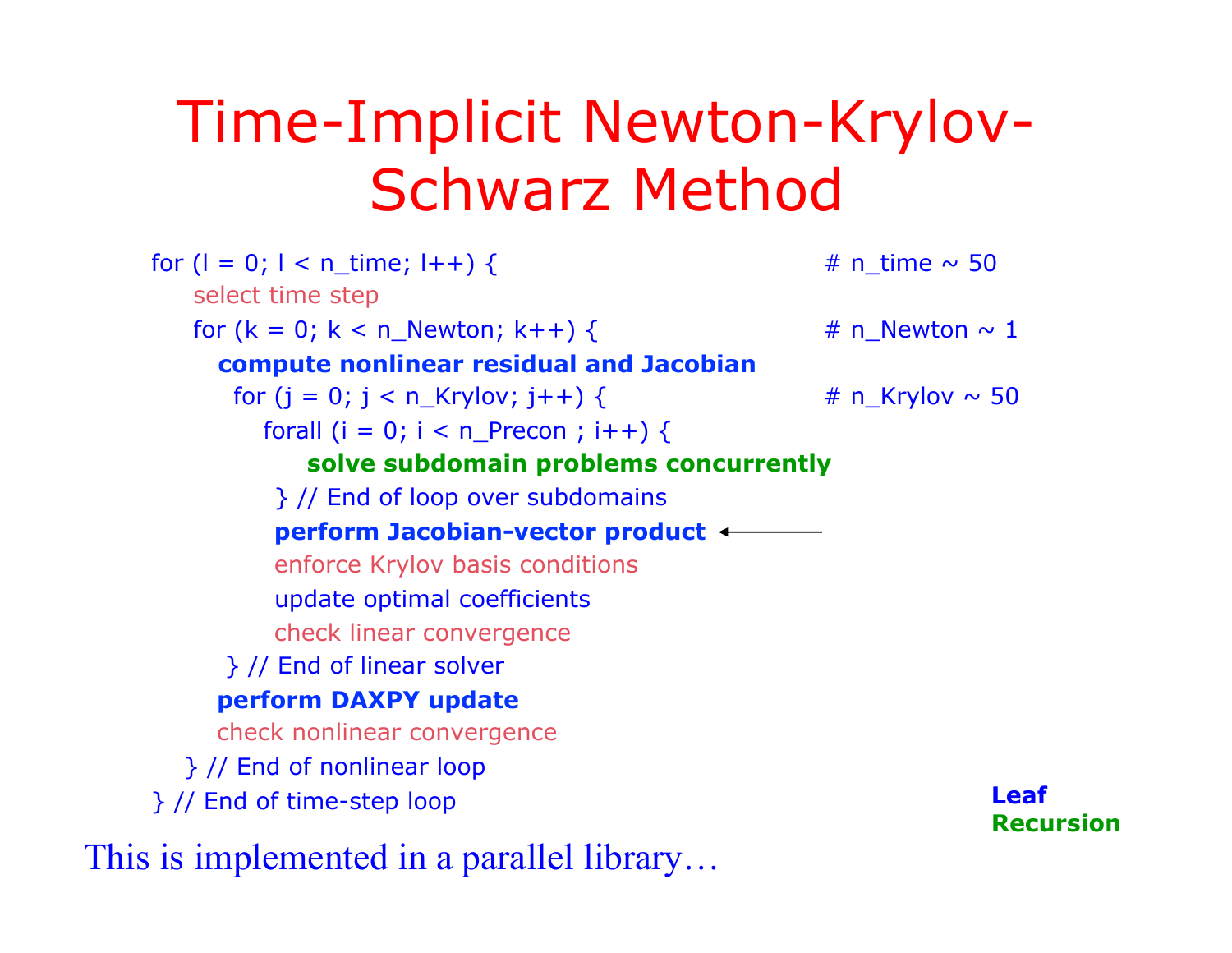### Separation of Concerns: User Code/PETSc Library

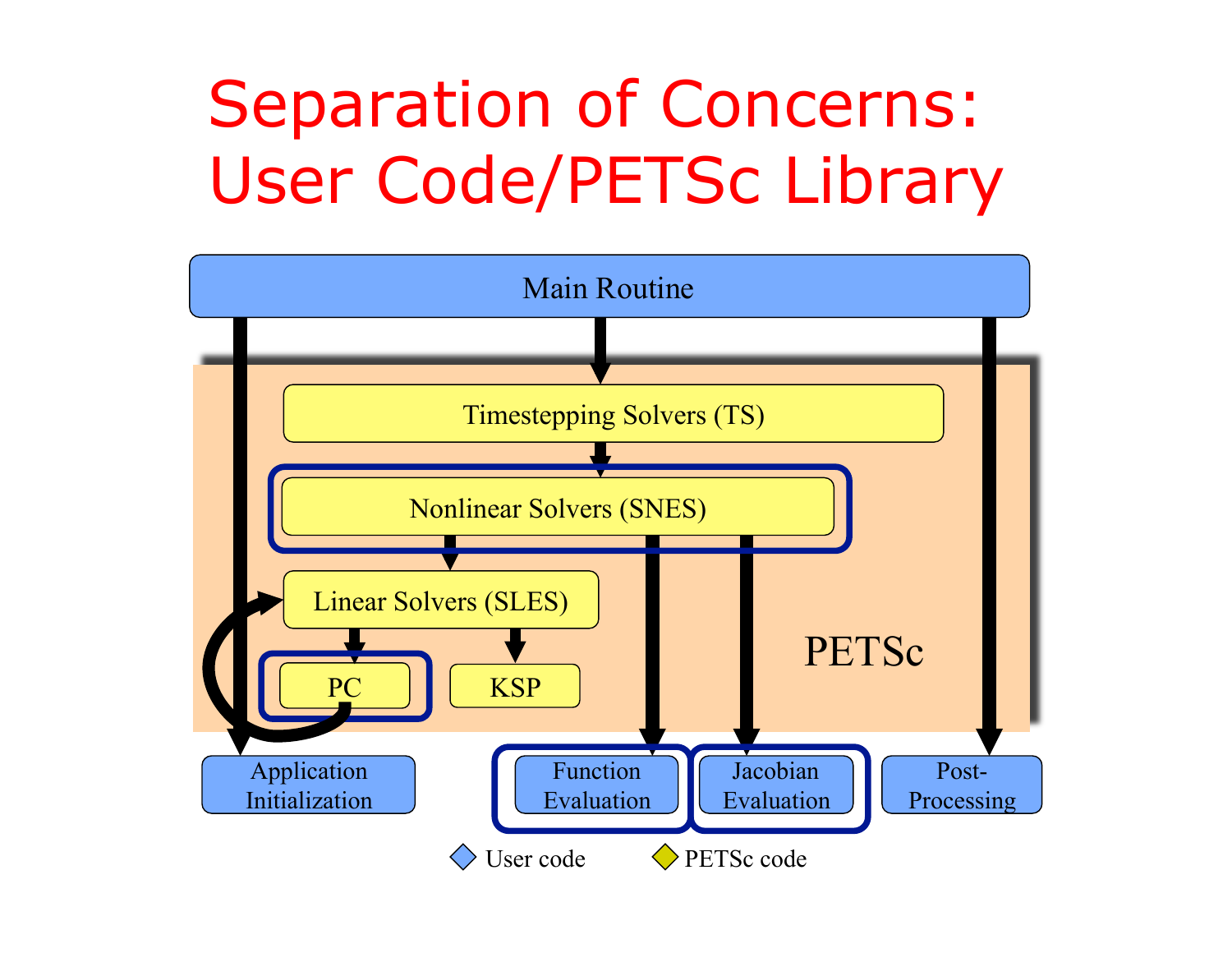# Background of PETSc

- Developed by Gropp, Smith, McInnes & Balay (ANL) to support research, prototyping, and production parallel solutions of operator equations in message-passing environments
- Distributed data structures as fundamental objects—index sets, vectors/gridfunctions, and matrices/arrays
- Iterative linear and nonlinear solvers, combinable modularly and recursively, and extensibly
- Portable, and callable from C, C++, Fortran
- Uniform high-level API, with multi-layered entry
- Aggressively optimized: copies minimized, communication aggregated and overlapped, caches and registers reused, memory chunks preallocated, inspector-executor model for repetitive tasks (e.g., gather/scatter)
- Supports a wide variety of sparse matrix formats, including user-defined.
- Extensible with user-defined preconditioners, iterative methods, etc.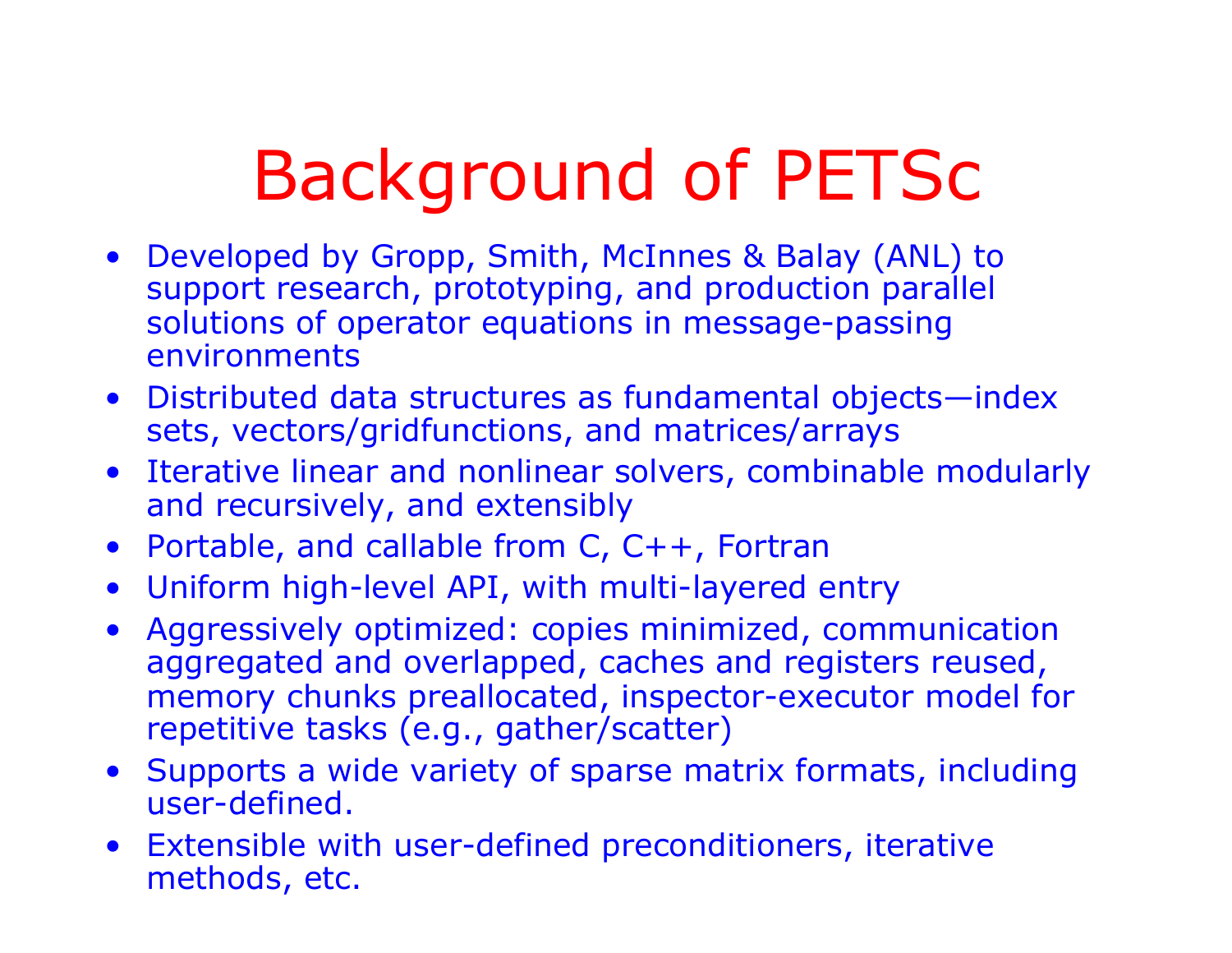### Parallel Fun3d

#### • Uses PETSc for parallelism

- ♦ Almost no MPI in Fun3d itself
- ♦ MPI used only for initialization from data files
- OpenMP
	- ♦ Used only for flux evaluation
- Where did programmer time go?
	- ♦ Uniprocessor performance tuning
	- ♦ Primarily *locality* management
- (Parallel programming is easy compared to performance programming)
- Why was OpenMP only used for the flux evaluation?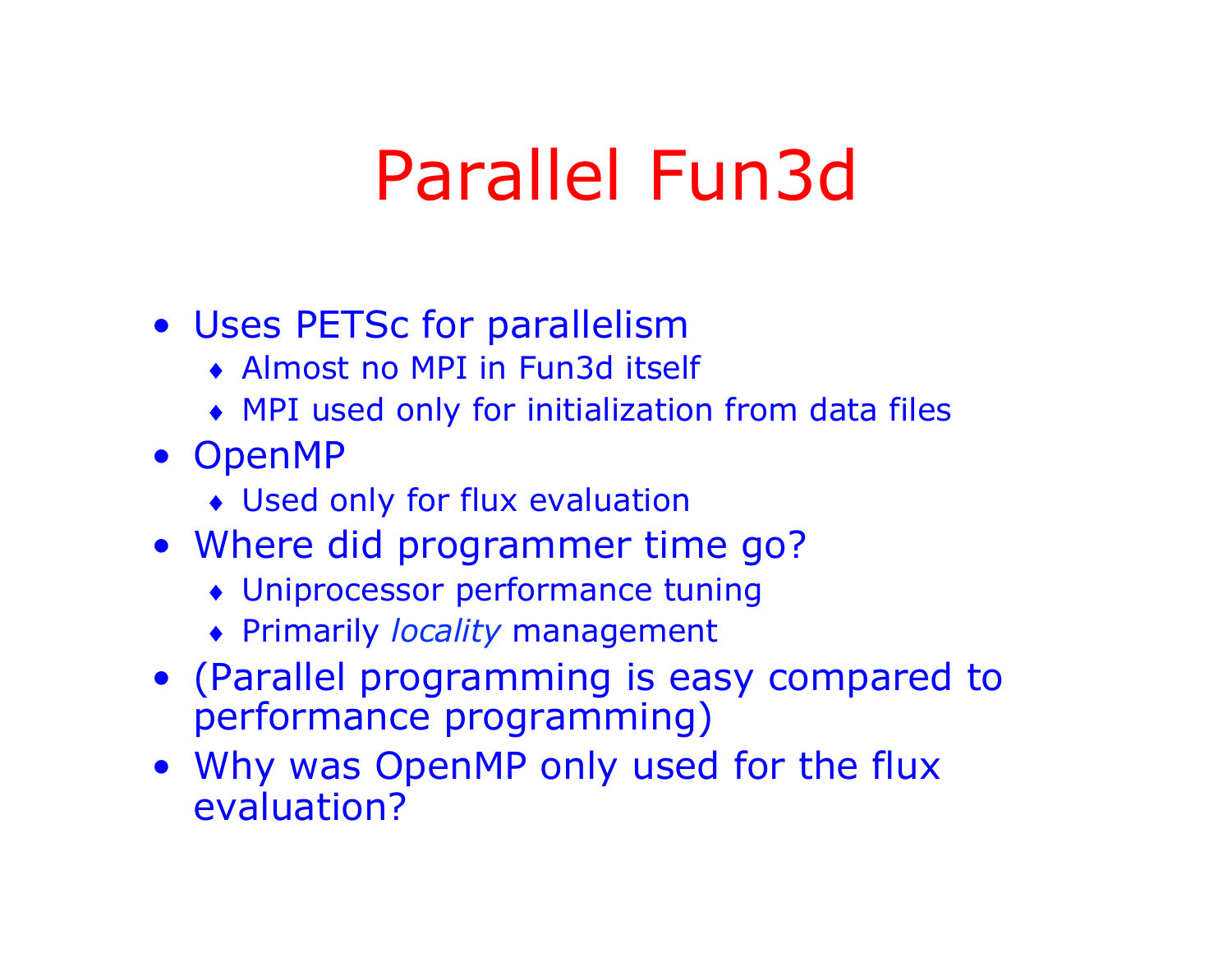### Competing for the Available Memory Bandwidth

- The processors on a node compete for the available memory bandwidth
- The computational phases that are memory-bandwidth limited will not scale
	- ♦ They may even run slower because of the extra synchronizations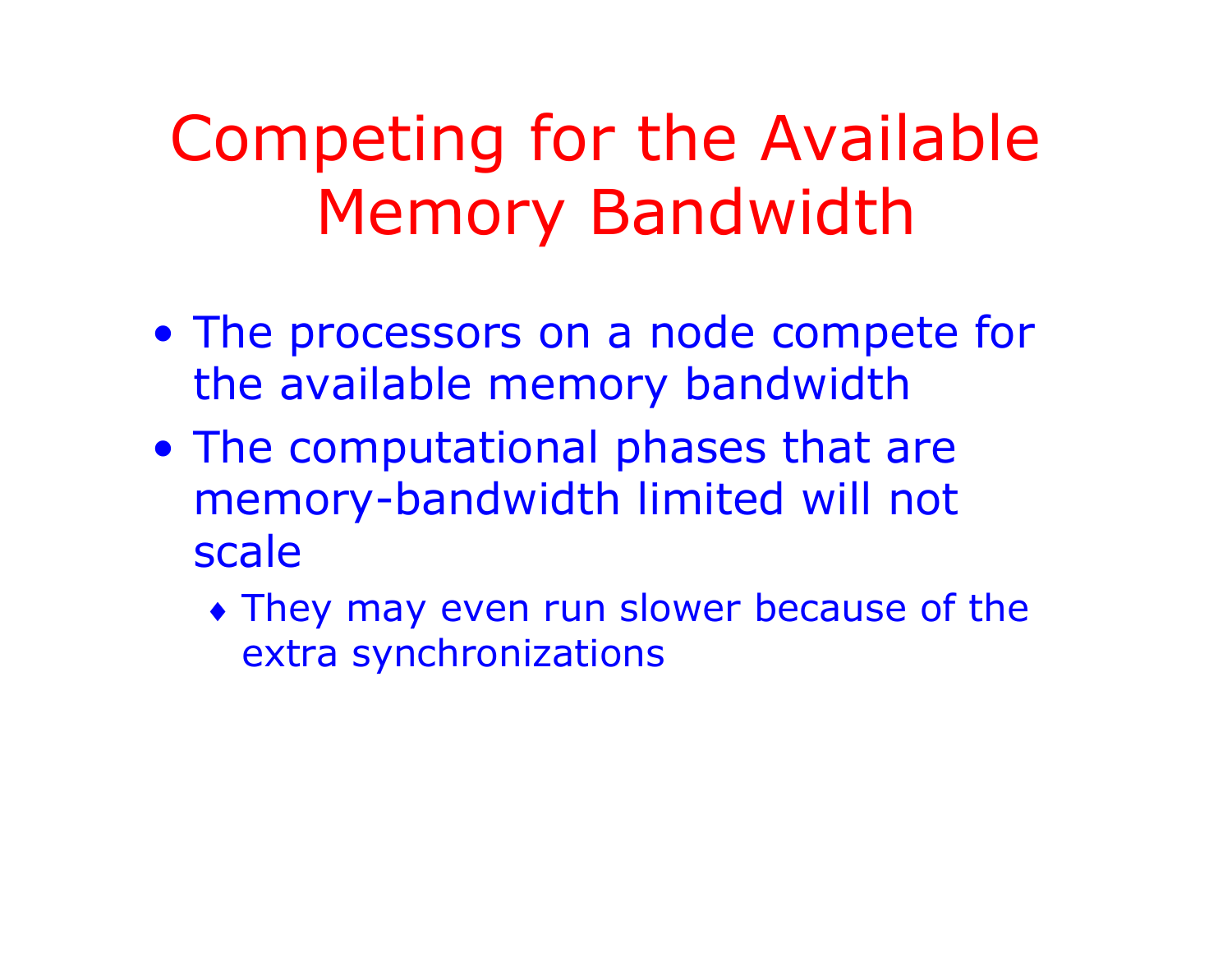#### Stream Benchmark on ASCI Red MB/s for the Triad Operation

| <b>Vector</b><br><b>Size</b> | 1 Thread | 2 Threads |
|------------------------------|----------|-----------|
| 10 <sup>4</sup>              | 666      | 1296      |
| $5 \times 10^4$              | 137      | 238       |
| 10 <sup>5</sup>              | 140      | 144       |
| 106                          | 145      | 141       |
| 10 <sup>7</sup>              | 157      | 152       |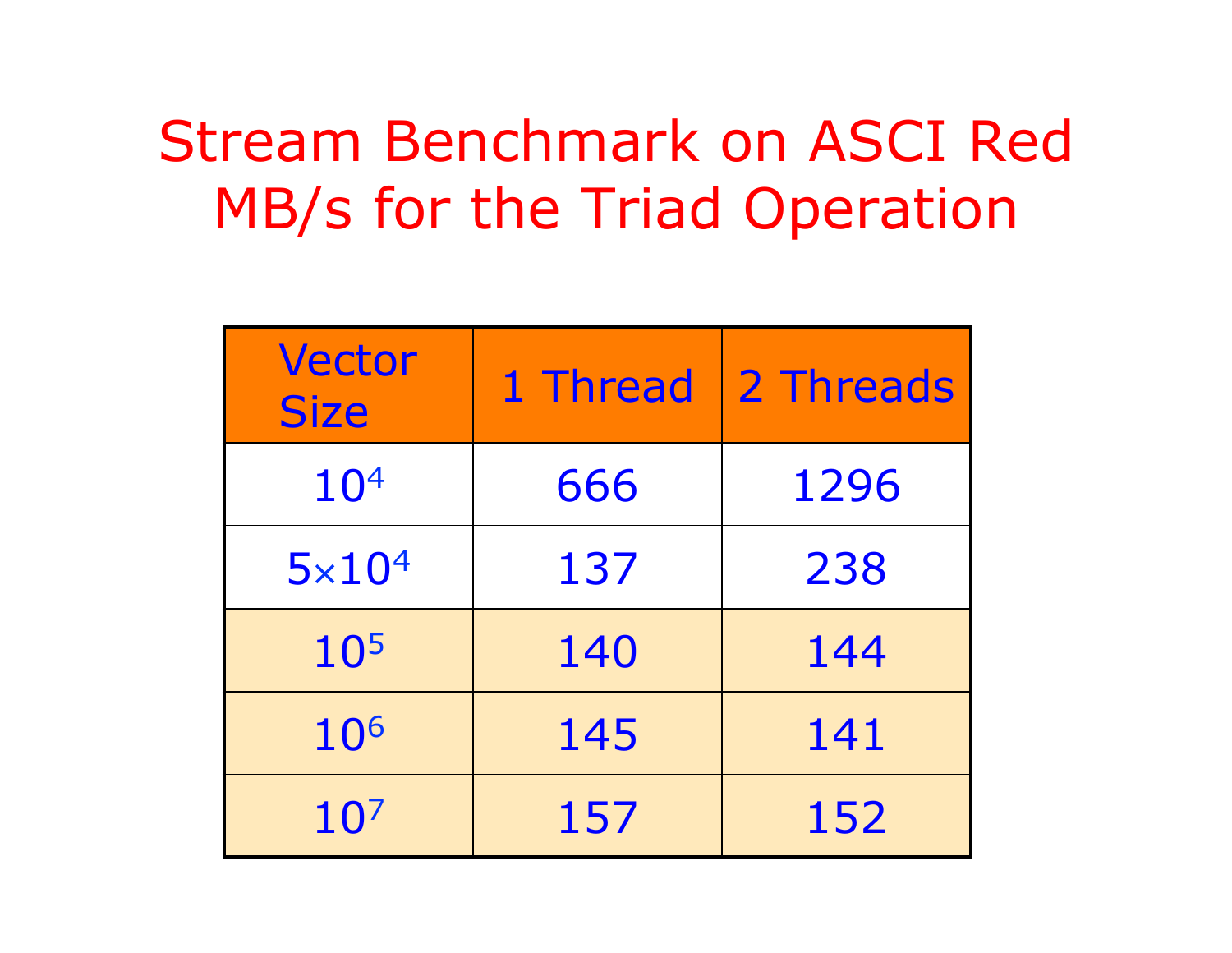## Redundant Storage and Work

- To manage memory updates efficiently, we might need to create extra private work arrays
- These work arrays need to be copied into a shared array at the end of the parallel region
	- ♦ A memory-bandwidth limited sequential phase
- The vector reduction in OpenMP v.2 may help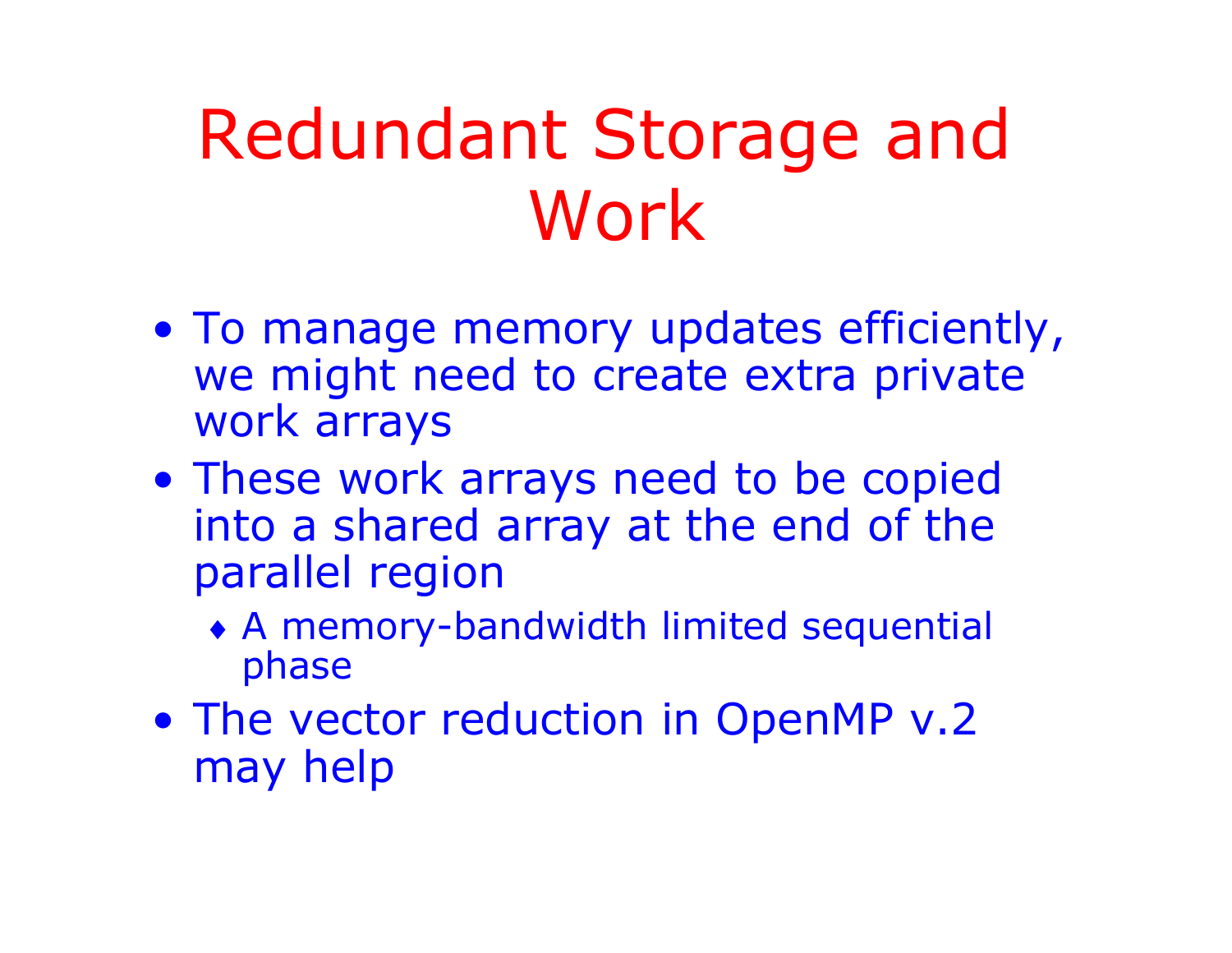#### Flux Evaluation in PETSc-FUN3D





Variables at each node: density. momentum  $(x, y, z)$ . energy, pressure

Variables at edge: identity of nodes, orientation( $x, y, z$ )

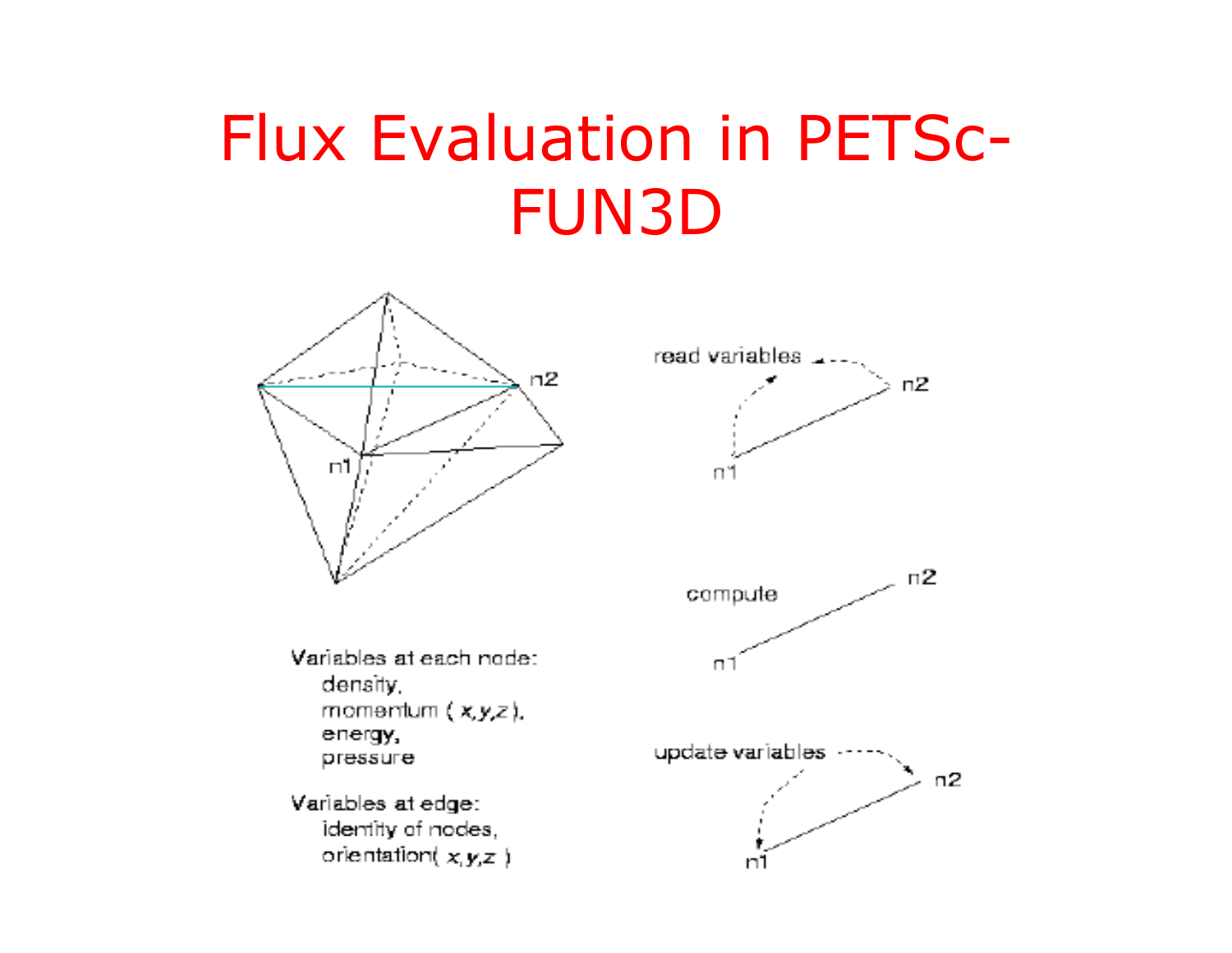### Apply the "Owner Computes" Rule for OpenMP

- Create the disjoint working sets to eliminate the redundant private arrays (e.g. by coloring the edges and nodes)
- Alternatively, use OpenMP over subdomains
	- ♦ each MPI process will repartition its domain
	- ♦ each thread will work on its assigned subdomain
- Brings in the complexity of programming as the user is taking care of the memory updates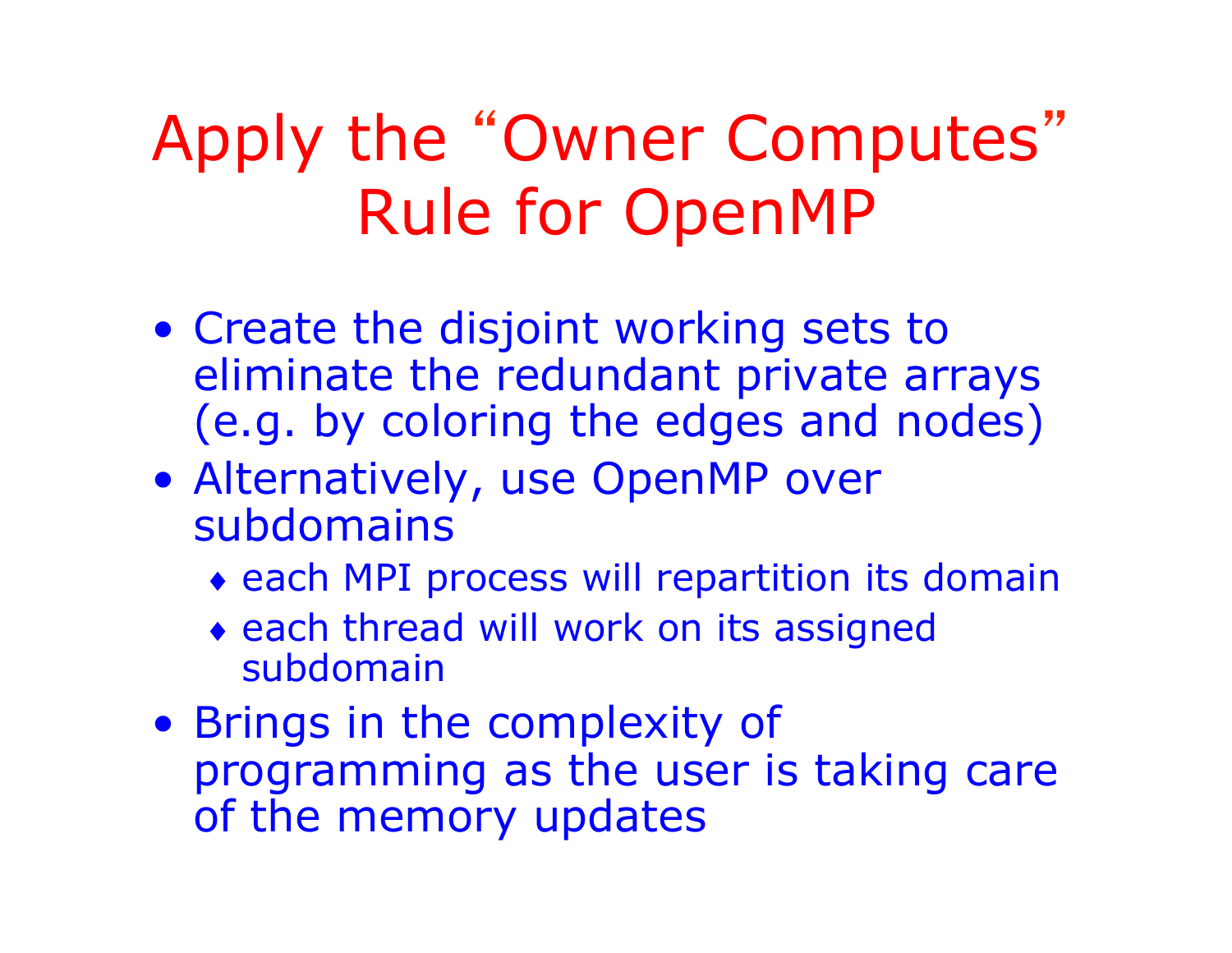# MPI/OpenMP in PETSc-FUN3D

- Only in the flux evaluation phase as it is not memory-bandwidth bound
- Gives the best execution time as the number of nodes increases because the subdomains are chunkier as compared to pure MPI case

| <b>Nodes</b> | MPI/OpenMP |            | <b>MPI</b> |               |
|--------------|------------|------------|------------|---------------|
|              | 1 Thr      | 2 Thr      |            | 1 Proc 2 Proc |
| 256          | 483s       | 261s       | 456s       | <b>258s</b>   |
| 2560         | <b>76s</b> | <b>39s</b> | 72s        | <b>45s</b>    |
| 3072         | <b>66s</b> | 33s        | 62s        | 40s           |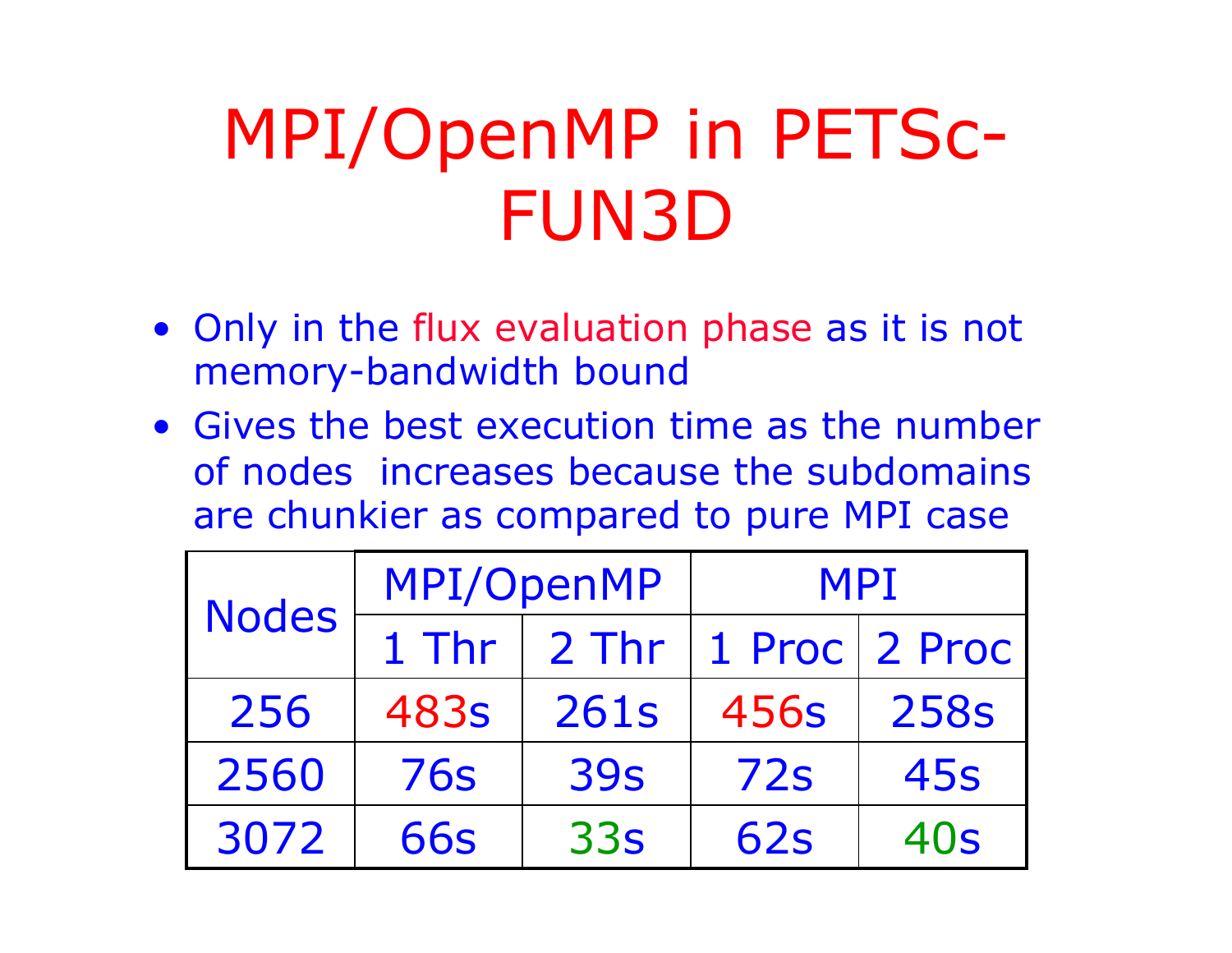### For the Fun3d Application:

- The 1-thread/process case shows loop overhead costs in OpenMP implementation
- OpenMP allows the *easy* implementation of a *better* algorithm
- Vector reduction should improve the OpenMP advantage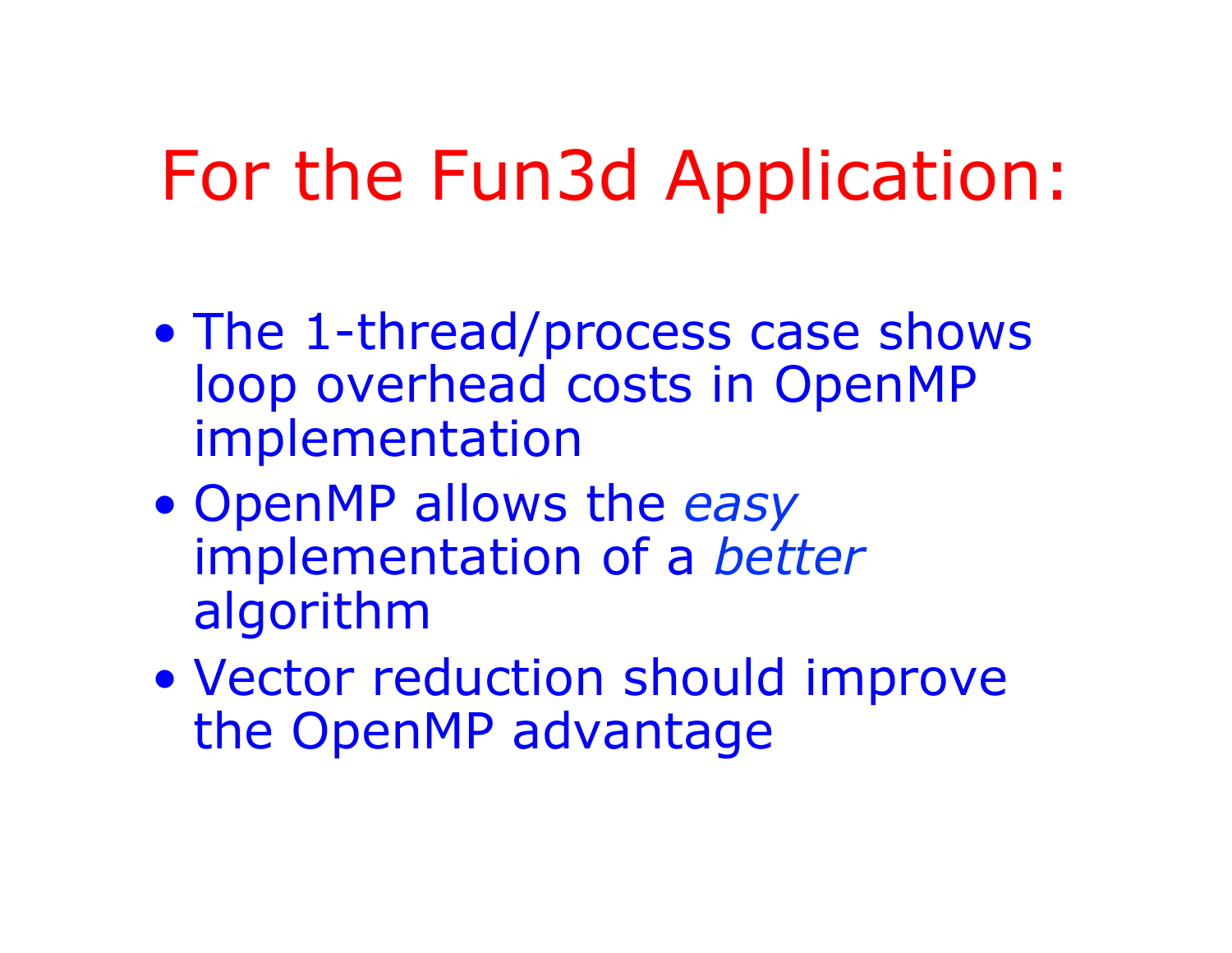### The Good

#### • Effective Incremental Parallelism

- ♦ Important contributor to ASCI Red results (not exactly OpenMP, but same philosophy)
- Good SMP and SMP-cluster match
	- ♦ Larger domain decomposition blocks
	- ♦ Encourages more dynamic code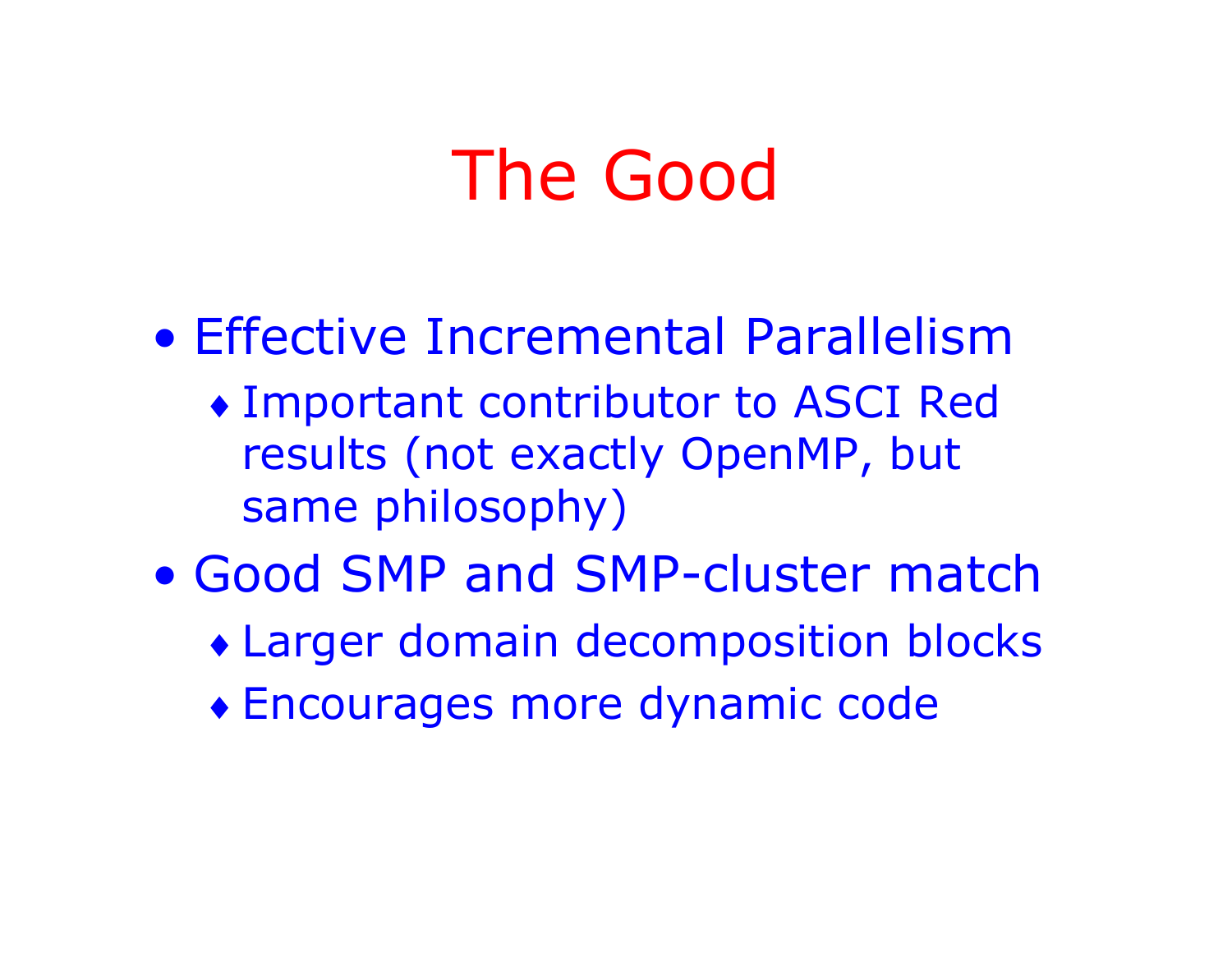### The Not so Good

#### • Performance

- ♦ In apples-to-apples comparison with MPI
- ♦ Data placement important
- ♦ Cache blocking etc. mismatch with OpenMP loop scheduling
- Restrictions on atomic update/reduce
	- ♦ No vector reduce (p 29) (but see OpenMP 2.0)
	- ♦ Complexity *for user* comes from exceptions and limitations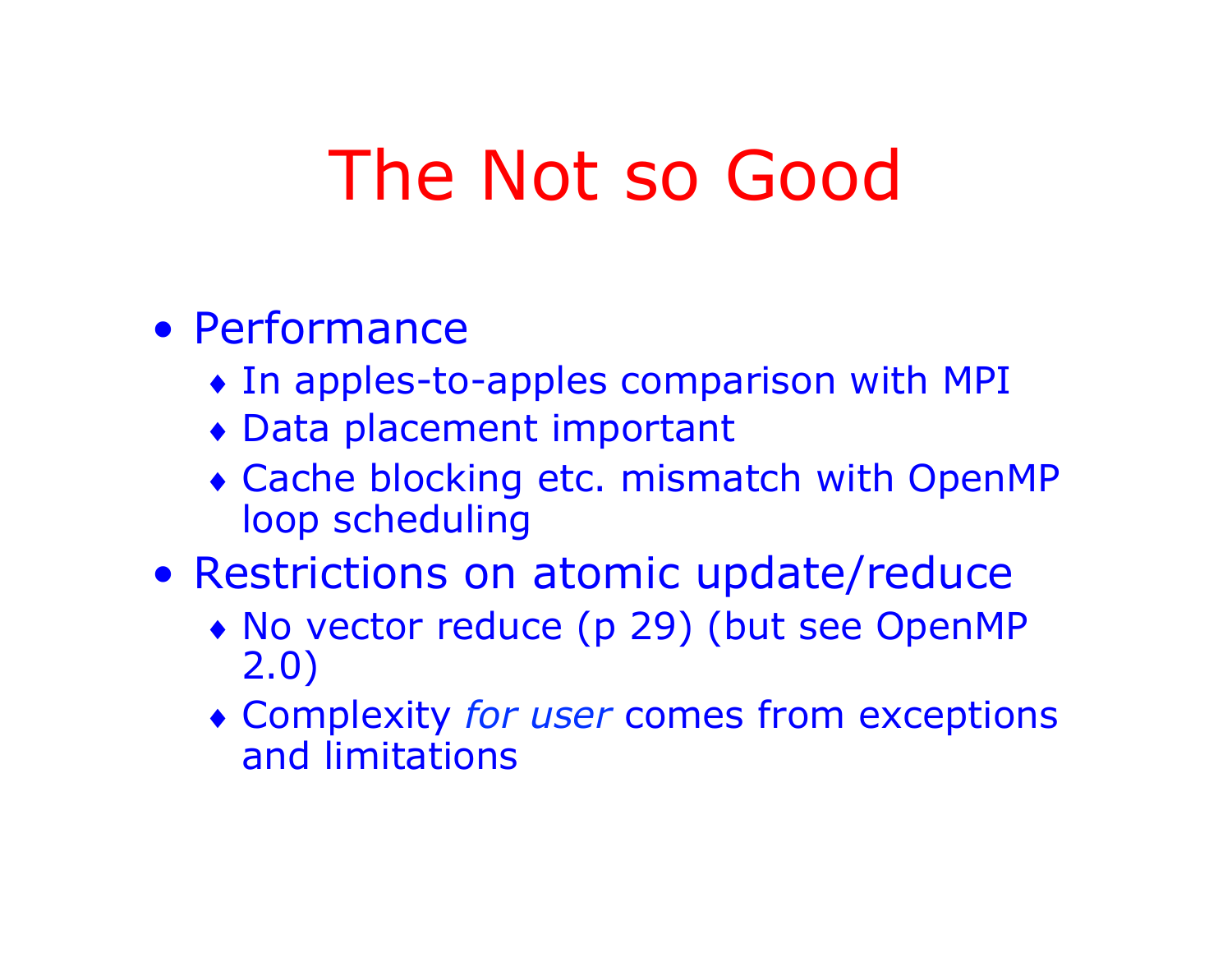### The Bad

- Program correctness
	- It is too easy to write incorrect programs
- Software Modularity
	- ♦ At best 2-level modularity
	- ♦ Many modern algorithms built out of components; how will OpenMP support them?
	- ♦ E.g., each component uses limited parallelism to fit problem into local caches; application uses task parallelism to perform intelligent (not exhaustive parameter-space search) design optimization.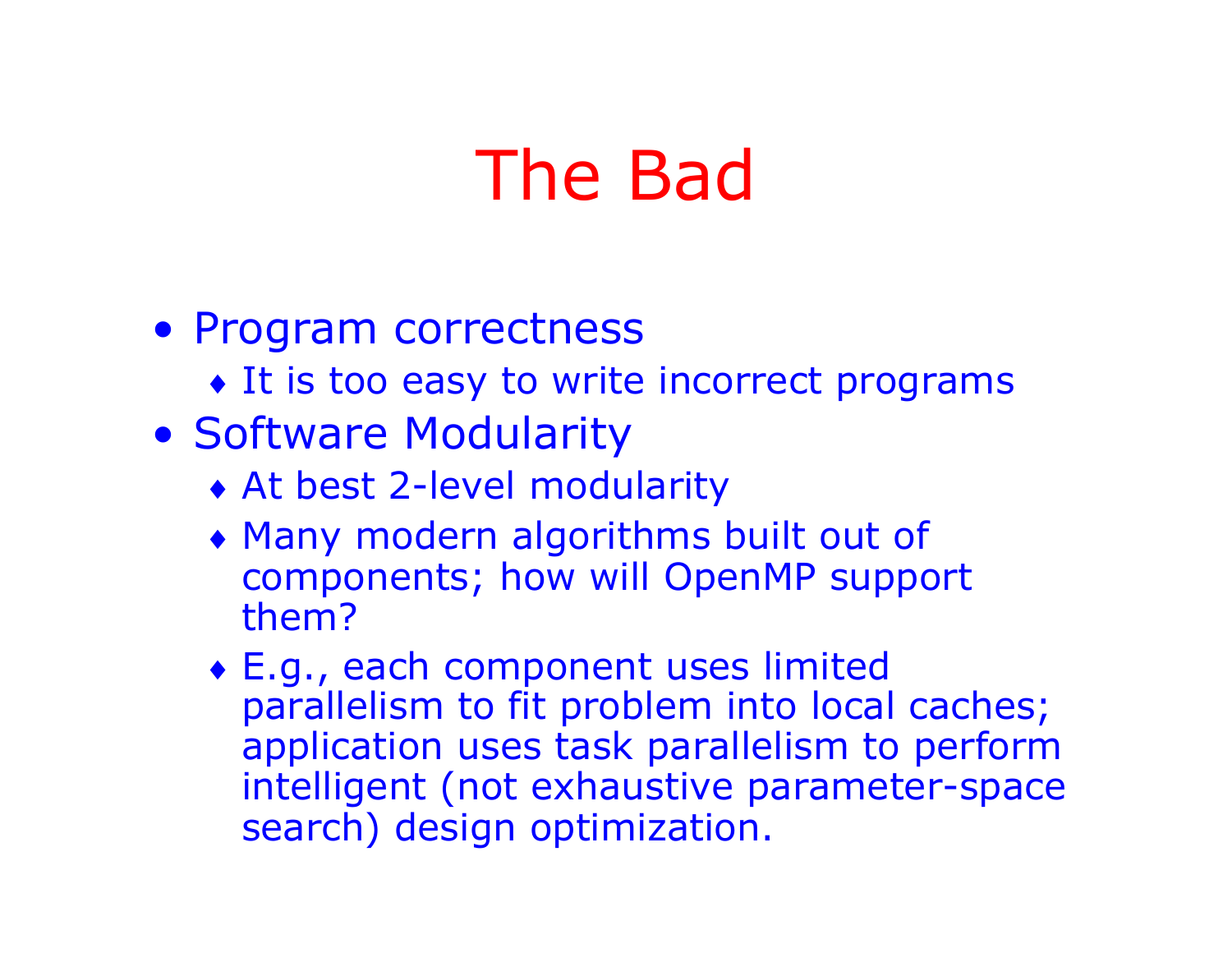### Program Correctness

- It is much too easy to write incorrect programs
- Updates to variables
	- ♦ Should be atomic unless specifically requested (see p 21)
	- ♦ Principle: user *omission* of a directive shouldn't *create* incorrect code
	- ♦ Current model is like Fortran implicit typing—convenient if you never make a mistake
- Volatile?
	- ♦ Even better, shared non-volatile (read-only shared)
- Consistency model
	- ♦ What is the model?
		- Not sequential consistency (see atomic, flush)
- Example: Using flags instead of locks
	- ♦ Requires FLUSH (maybe not so bad, but the documentation is not sufficient for users to understand the need for this operation)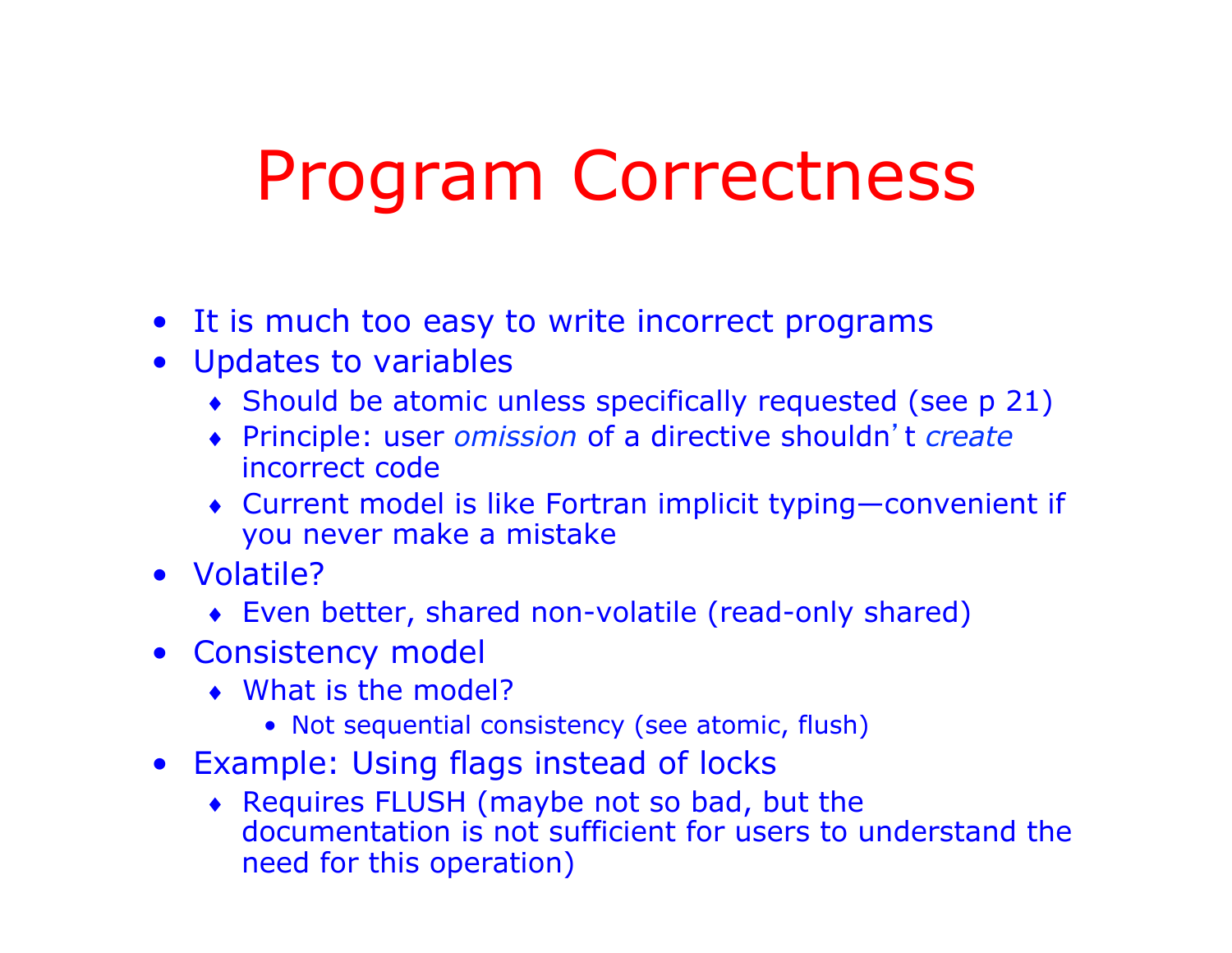### Software Modularity

- Libraries must either
	- ♦ Use OpenMP at "leaves" (e.g., the loop-level), or
	- ♦ Take complete control (user program has no OpenMP parallelism when library is called).
	- ♦ But some libraries call other library routines …
		- E.g., should BLAS use OpenMP? LAPACK? What if user uses OpenMP for task parallelism for a routine that calls an LAPACK routine?
- Using OpenMP at loop-level incurs startup costs
	- ♦ Some vendors suggest
		- Program Main !omp parallel
			- … !omp end parallel stop end
- OpenMP language bindings poorly chosen for mixed-language programming
	- ♦ I.e., programs that use libraries …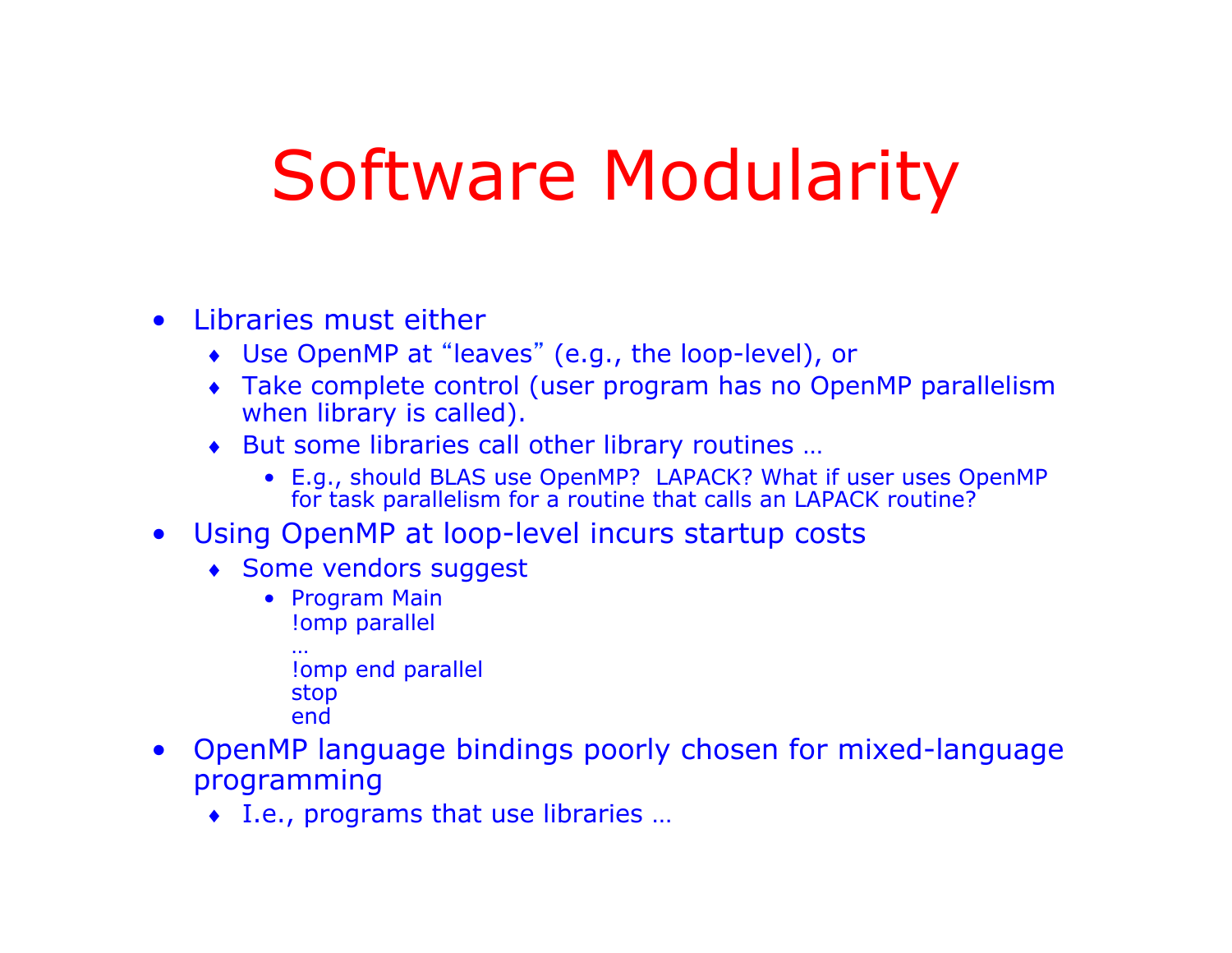### Language Bindings for Mixed Language Programming

- Libraries used by Fortran may be written in C (and vice versa)
	- ♦ OpenMP naming convention can make this (nearly) impossible
- C names should *always* be distinguishable from Fortran names
	- ♦ Unless bindings are *identical*
	- ♦ Using mixed case for C (as in MPI) is an easy way to do this
- Consider (from SGI)
	- ♦ f77 –noappend –c –mp s1.f
	- $\triangle$  cc –mp –o s2 s2.c s1.o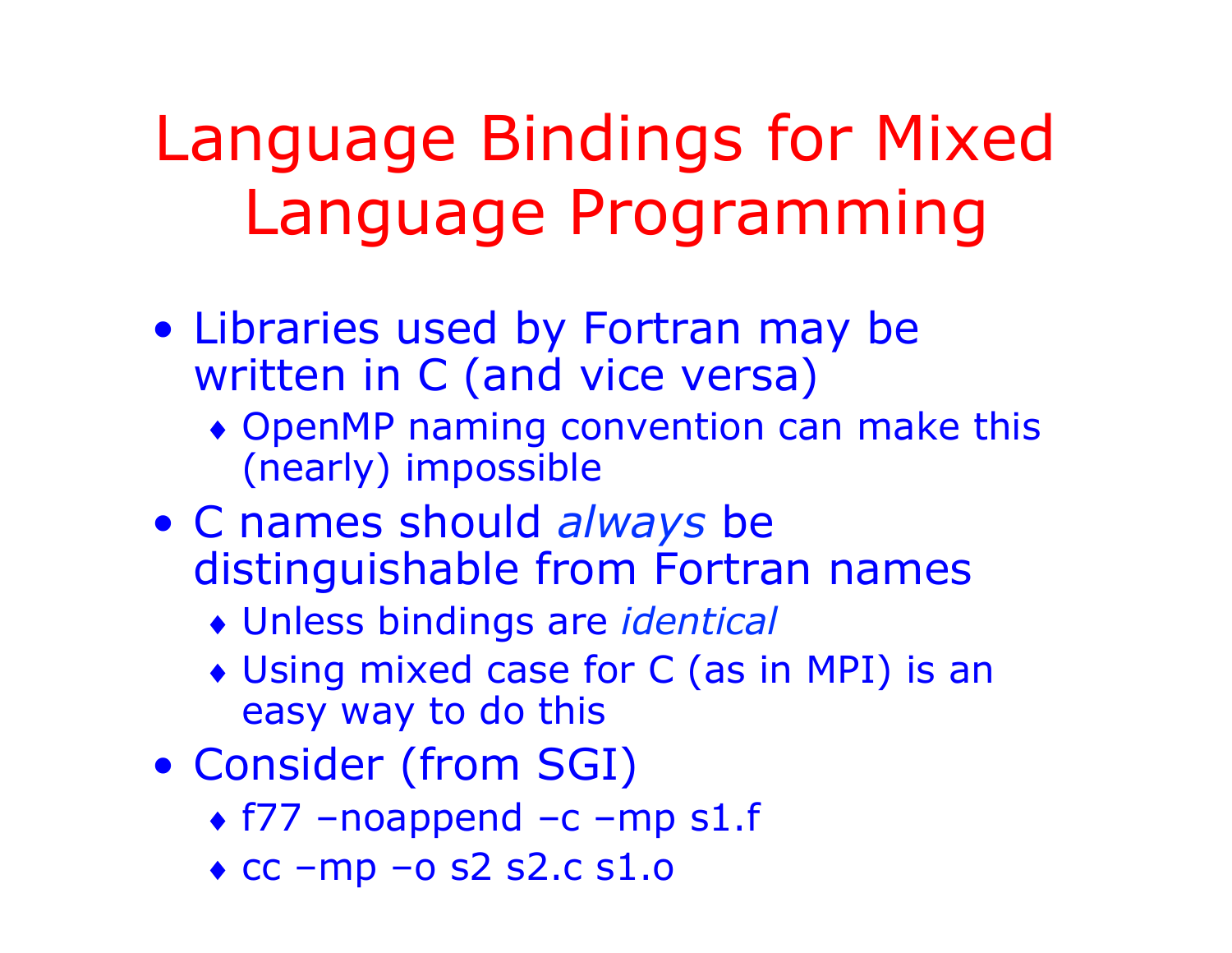# Simple Mixed-Language Program

• subroutine setnthreads(req) integer req call omp\_set\_num\_threads(req) end

```
\bullet #include <stdio.h>
#include <omp.h> 
int main(int argc, char *argy[])
{ 
   int n_c, n_f, req=4;
    setnthreads(&req); 
#pragma omp parallel 
₹.
   n f = omp get num threads();
} 
   omp_set_num_threads( req );
#pragma omp parallel 
{ 
   n_c = omp_get_num_threads();
} 
   printf( "n_c = %d n_f = %d \nvert n", n_c, n_f);
}
```
What is printed out?

```
n c=4 n f=8
```
8 is the default maximum number of threads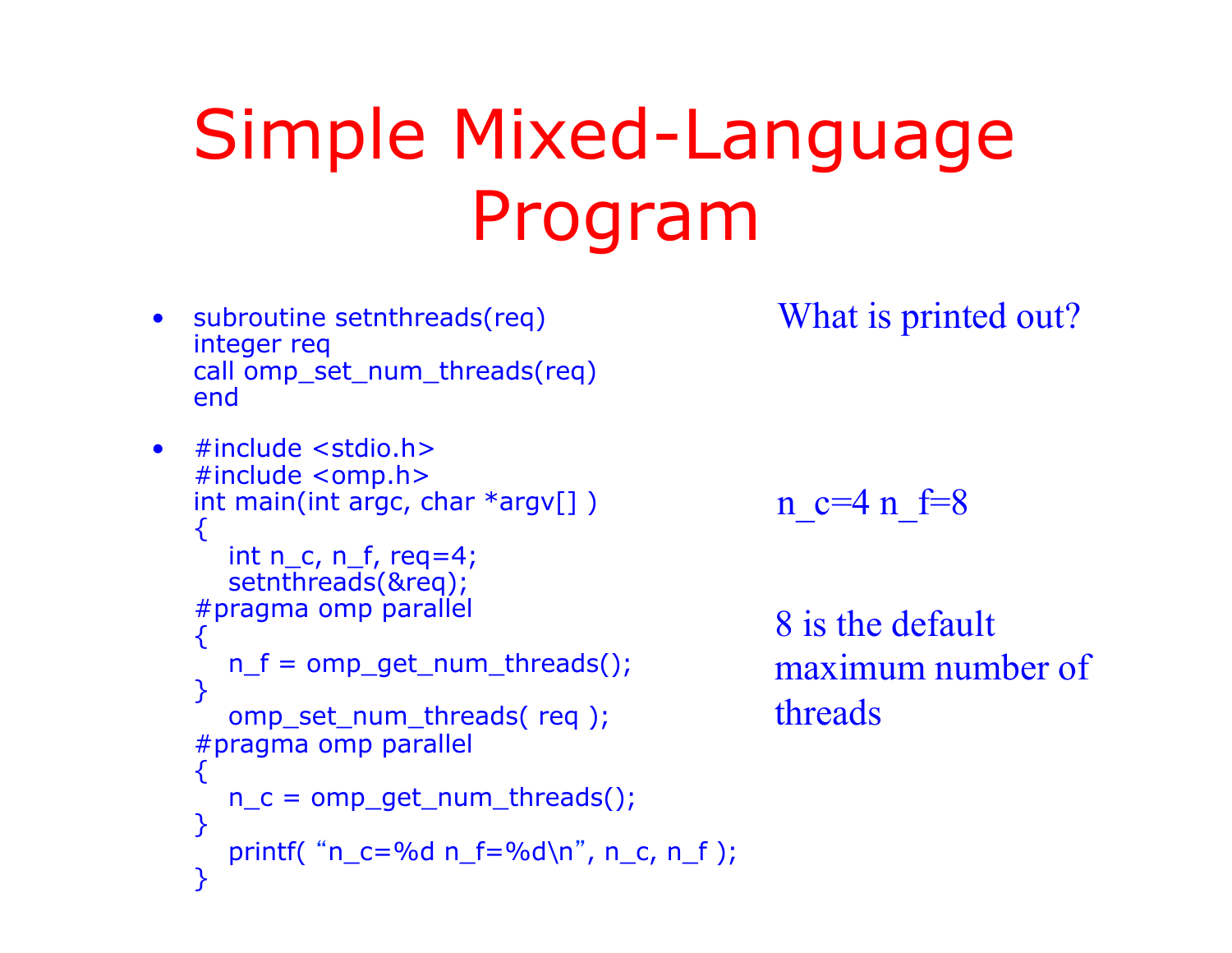### Performance

- Data distribution matters for performance
	- ♦ There are *no* UMA machines
		- (cache, vector registers, even if all main memory is uniformly far away)
- C mallocs (all shared; scalability?)
	- ♦ Task parallel applications; data is primarily private
	- Ok for SMP platforms, but what about DSM?
- No way to get the compiler to compute good dynamic blocking (default chunk  $= 1$ )
	- ♦ OpenMP directives tell the compiler to do something specific
	- ♦ Does not match user model
		- E.g., -O often includes "unroll by a good amount"
		- Does not mean that user-control is not valuable, just that some decisions are system dependent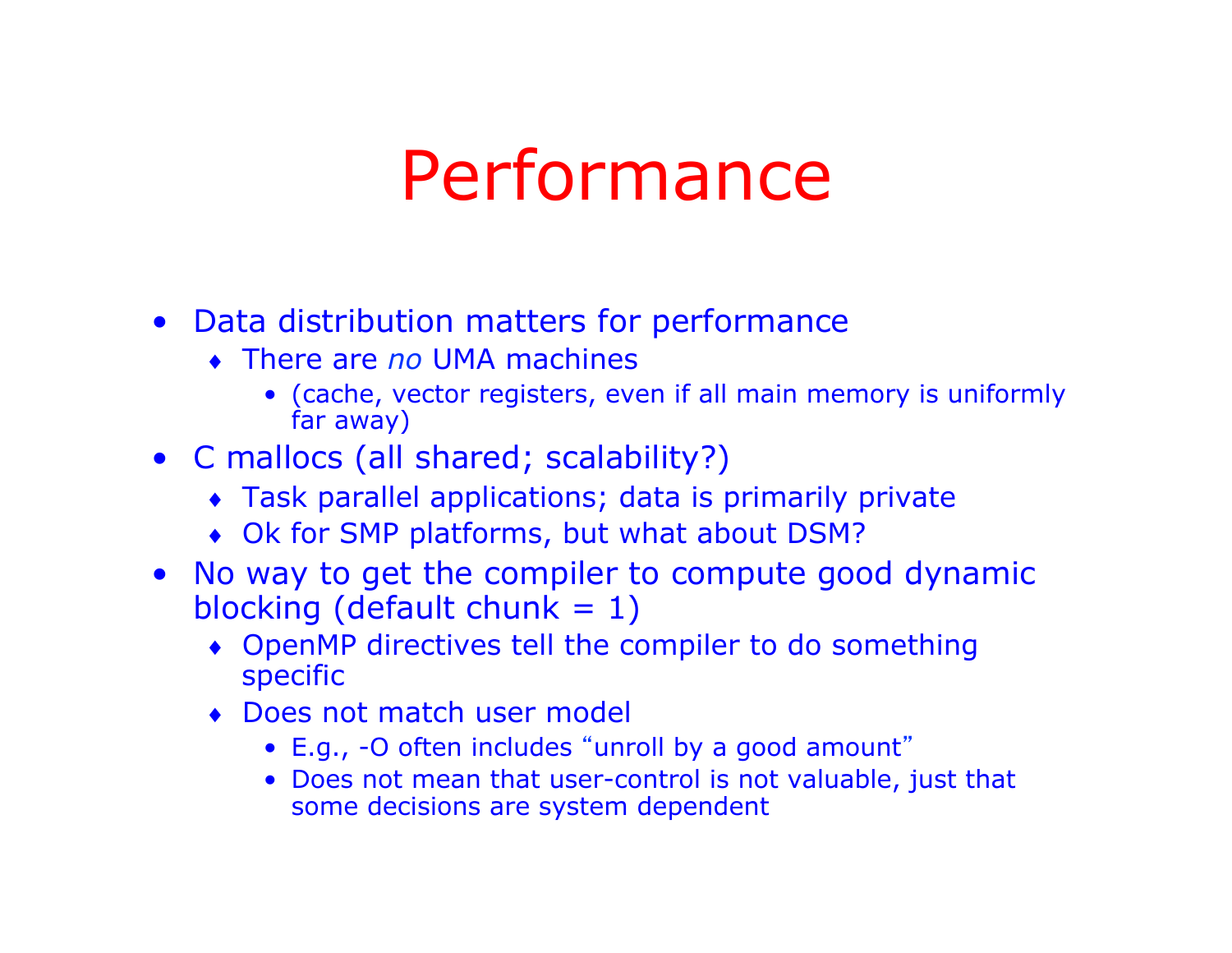#### The Ugly (E.g. Implementation Problems)

- David Bailey's rule #8 (roughly)
	- ♦ Base the operation count on the parallel implementation, not the best sequential implementation
- Early tests with Fun3D showed base OpenMP case (1 thread/process) took longer than reference MPI case.
- Consider the performance of the jacobi.f example from www.openmp.org :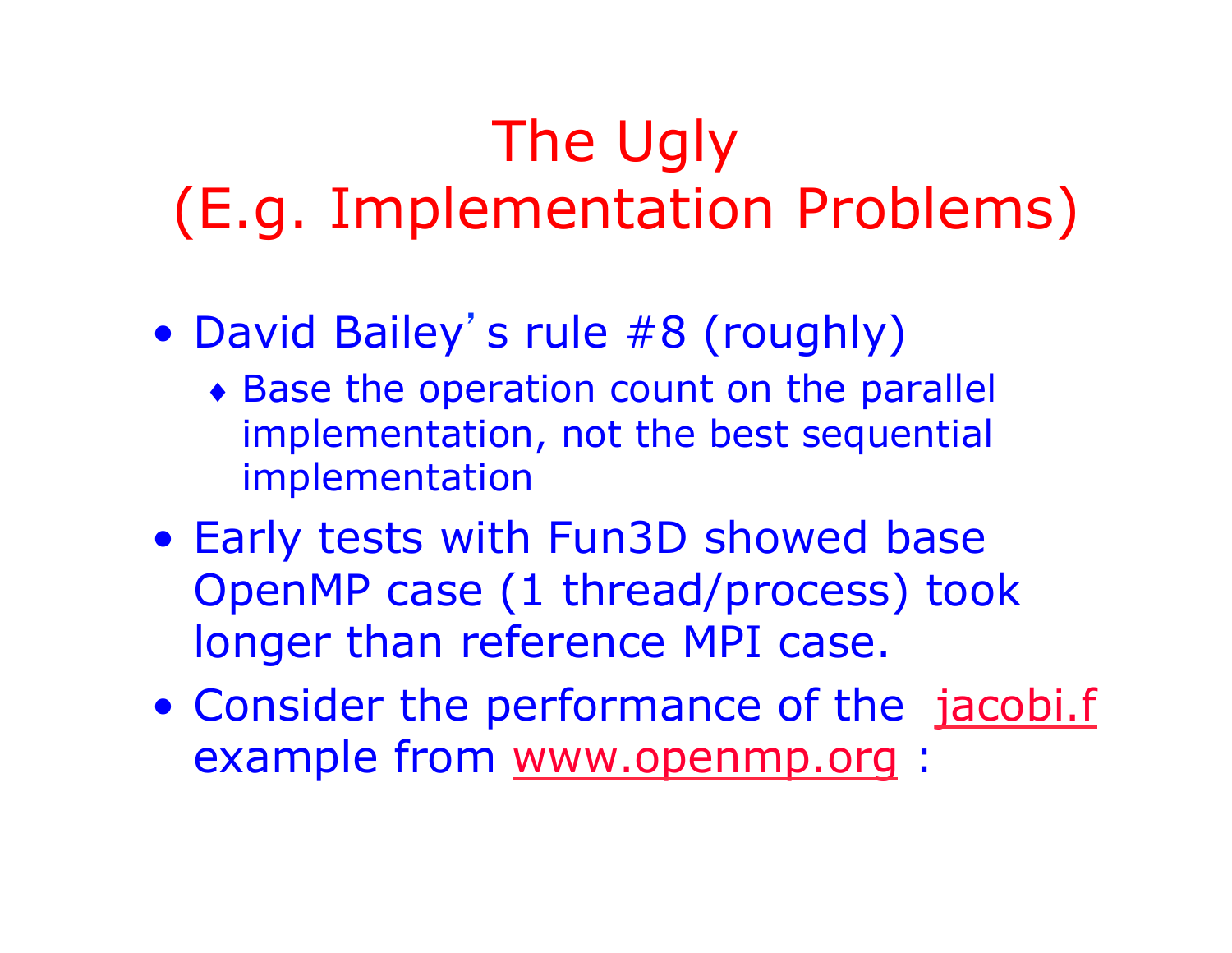### Scaling of an OpenMP Example

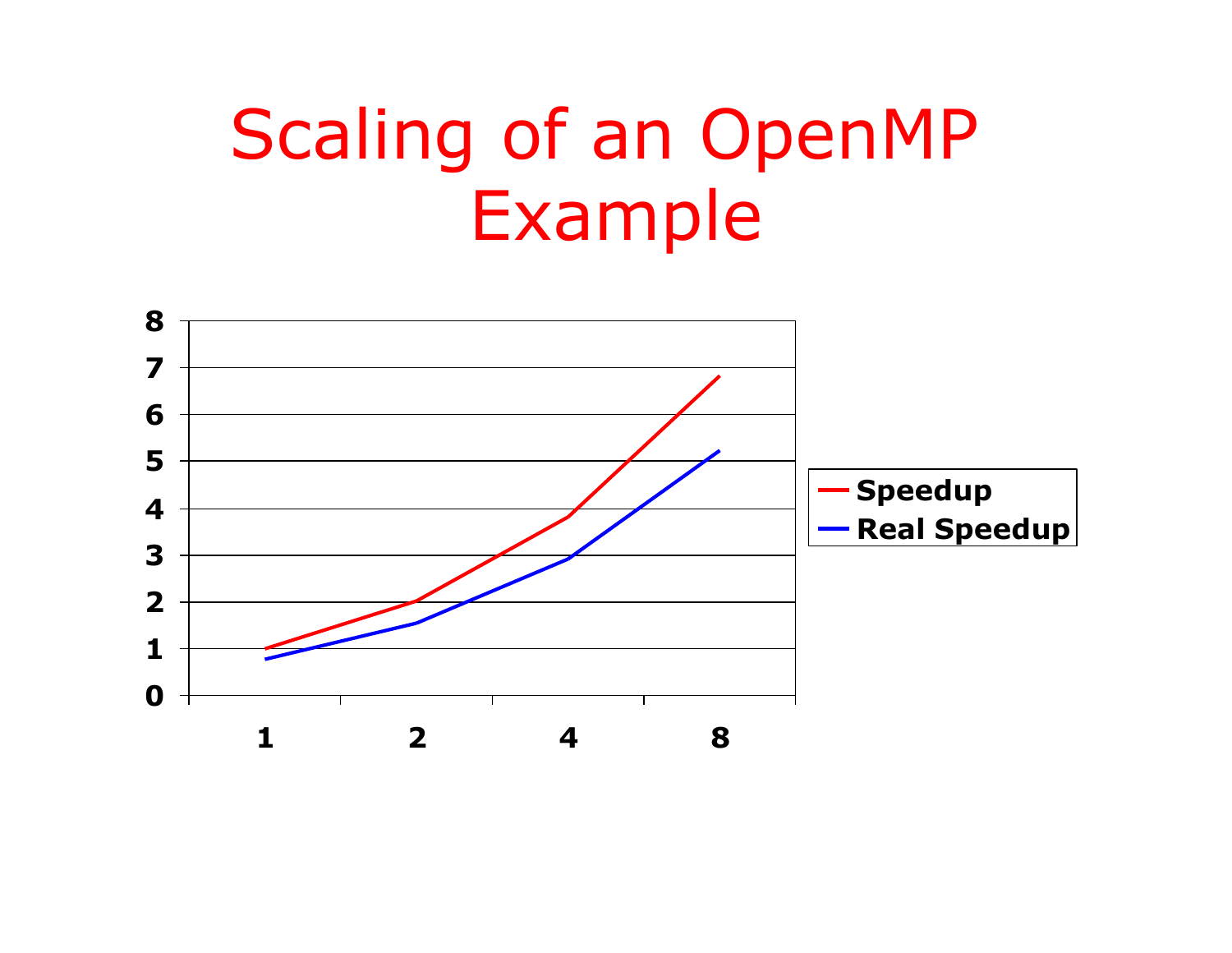#### Data Placement

- Performance often depends on managing memory motion
- First touch is inadequate
	- ♦ Requires code just for OpenMP version
	- ♦ Conflicts with incremental parallelism
		- Requires parallelization of initialization
	- ♦ Conflicts with libraries that may share data
- Dependent on page/cache line size
	- ♦ Architecture-dependent information
	- ♦ The compiler (often) has this information: let OpenMP use it